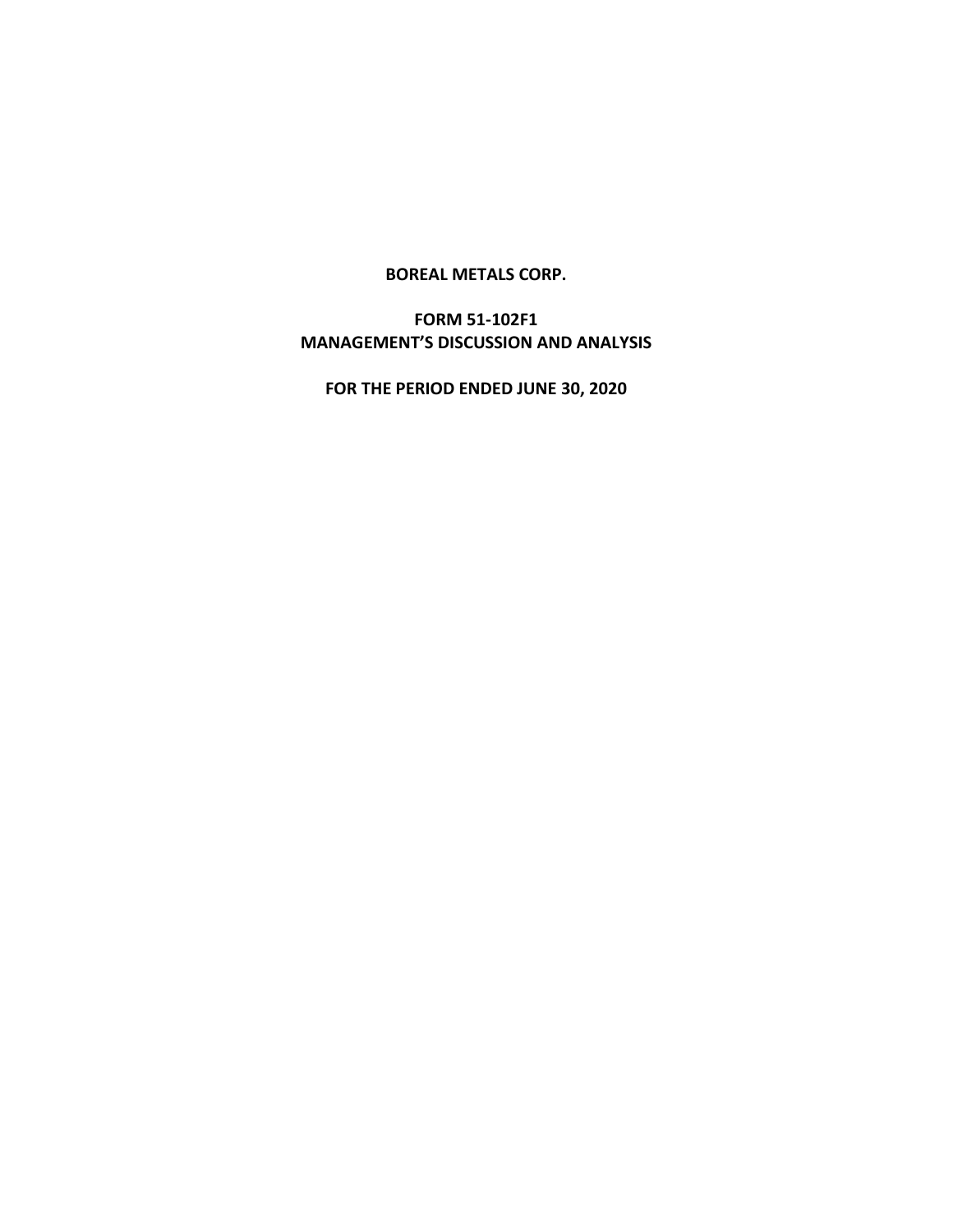The following management's discussion and analysis ("MD&A"), prepared as of August 28, 2020 should be read together with the unaudited interim consolidated financial statements for the period ended June 30, 2020 and the audited consolidated financial statements for the year ended December 31, 2019 and related notes attached thereto, which are prepared in accordance with International Financial Reporting Standards. All amounts are stated in Canadian dollars unless otherwise indicated.

Additional information related to Boreal Metals Corp. (the "Company" or "Boreal") is available for view on SEDAR a[t www.sedar.com.](http://www.sedar.com/)

# **Forward Looking Statements**

This MD&A contains certain forward-looking statements and information relating to the Company that are based on the beliefs of our management as well as assumptions made by and information currently available to us. When used in this document, the words "anticipate", "believe", "estimate", "expect" and similar expressions, as they relate to our company or our management, are intended to identify forward-looking statements. This MD&A contains forward-looking statements relating to, among other things, regulatory compliance, the sufficiency of current working capital, the estimated cost and availability of funding for the continued exploration and development of our exploration properties. Such statements reflect the current views of management with respect to future events and are subject to certain risks, uncertainties and assumptions. Many factors could cause the actual results, performance or our achievements to be materially different from any future results, performance or achievements that may be expressed or implied by such forward-looking statements.

# **Description of Business**

Boreal Metals Corp. was incorporated under the Business Corporations Act, British Columbia on December 31, 2013 and is considered to be in the exploration stage with respect to its mineral properties. The Company's head office address is Suite 340 - 233 West 1st Street, North Vancouver, BC, V7M 1B3.

On February 14, 2017, the Company closed a share purchase agreement with EMX Royalty Corporation ("EMX") to acquire two wholly-owned subsidiary companies, EMX Exploration Scandinavia AB and Iekelvare Minerals AB (together referred to as the "Swedish Companies"), with exploration stage assets in Scandinavia. The Swedish Companies are wholly-owned subsidiaries of the Company which together hold a portfolio of four base and precious metal exploration projects in Sweden and Norway.

On November 21, 2017, the Company obtained a public listing for its securities on the TSX Venture Exchange ("TSX-V") under the trading symbol "BMX" following closing of its offerings of units by way of Short Form Offering Document ("SFOD") and by way of a brokered private placement.

On November 25, 2017, the Company obtained listing on Frankfurt Stock Exchange under the symbol "03E".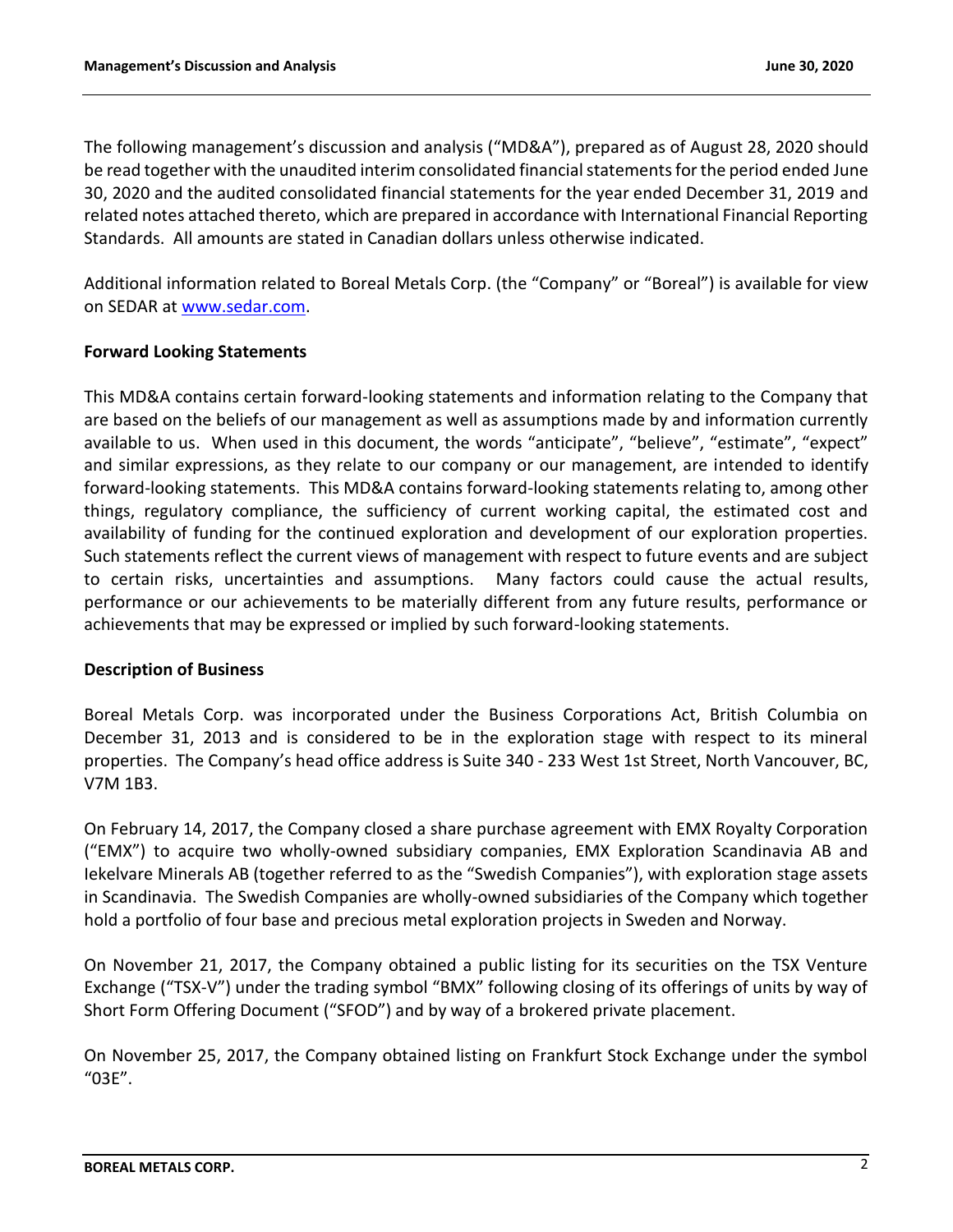On February 15, 2018, the Company amended the share purchase agreement with EMX and completed the acquisition of the Modum project ("Modum") which has exploration licenses in Norway.

On March 20, 2018, the Company completed the acquisition of the Guldgruvan project ("Guldgruvan") from EMX by Boreal Energy Metals Corp. ("BEMC"), a newly created and wholly owned subsidiary of Boreal, through its wholly owned subsidiary Boreal Battery Metals Scandinavia AB ("BBMSAB").

On May 18, 2018, the Company completed the acquisition of the Njuggträskliden and Mjövattnet projects ("Njuggträskliden and Mjövattnet") in Sweden from EMX through BEMC's subsidiary, BBMSAB.

On August 26, 2019, the Company obtained listing and commenced trading on the OTCQB under the symbol "BORMF".

On November 5, 2019, the Company sold all the shares of BBMSAB, including Modum, Guldgruvan, Njuggträskliden and Mjövattnet (collectively known as the "Battery Metals Projects"), for proceeds of \$1.

On or after June 4, 2020, the Company's wholly owned subsidiary, First Ferro Mining Ltd. ("First Ferro") was dissolved.

Boreal is a mineral exploration company focused on the discovery of zinc, copper, silver, gold, cobalt and nickel deposits in exceptional, historical mining project areas spanning Sweden and Norway. The Company aims to discover new economic mineral deposits in known mining districts that have seen little or no modern exploration techniques.

# **Significant Events**

On February 20, 2019, the Company closed a non-brokered private placement of 17,060,934 units at \$0.095 for gross proceeds of \$1,620,789. Each unit consisted of one common share and one share purchase warrant, with each warrant exercisable into one additional common share at a price of \$0.15 until February 20, 2021. A value of \$255,914 was allocated to the 17,060,934 warrants. The securities issued under the private placement will be subject to statutory hold periods expiring four months and one day from the issue date.

In connection with the private placement, the Company paid finders' fees to certain arm's length finders of \$18,100 in cash and issued 120,800 units having the same composition as the private placement units. A value of \$1,812 was assigned to the 120,800 warrants issued with the finders' units.

Of the 17,060,934 units issued in the private placement noted above, EMX acquired 1,995,672 units for proceeds of \$189,589. Immediately prior to the acquisition, EMX had ownership of 5,530,063 common shares (representing 9.4% of the Company's outstanding common shares). Immediately following the acquisition, EMX had ownership of 7,525,735 common shares (representing 9.9% of the Company's outstanding common shares) and warrants to purchase an additional 1,995,672 common shares.

On October 31, 2019, the license for Adak VMS Project expired.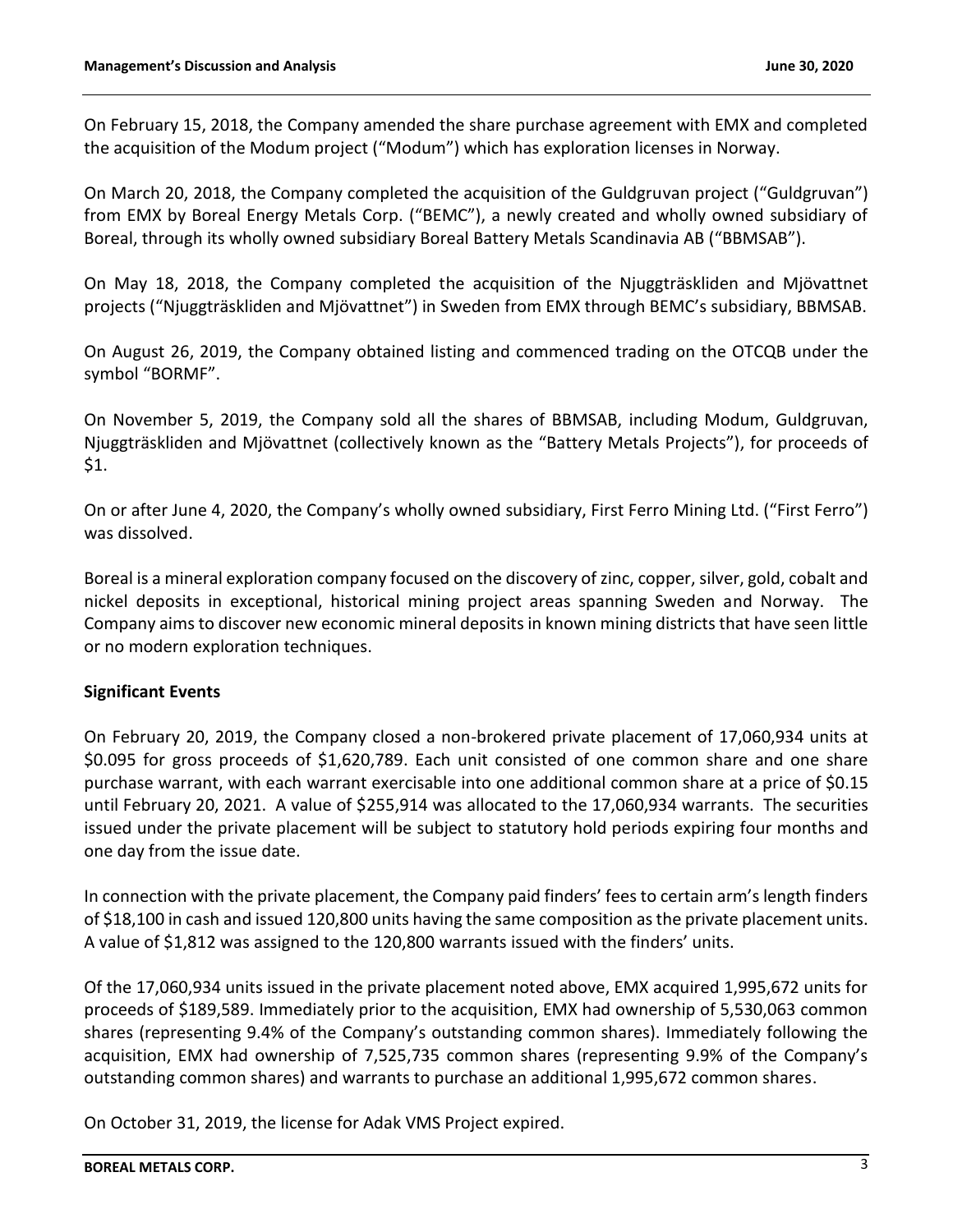On November 5, 2019, BEMC returned the Battery Metals Projects to EMX. All of the issued and outstanding shares of BBMSAB were sold to EMX for proceeds of \$1. The royalty agreements related to the above projects have been terminated.

On November 21, 2019, 12,899,000 warrants with exercise prices between \$0.40 and \$0.50 expired.

On November 25, 2019, the Company obtained a loan of \$800,000 from EMX, bearing interest of 0.65% compounded monthly. The loan is secured by pledge of stock of Iekelvare Minerals AB ("Iekelvare"), guaranteed by Iekelvare and obligation to transfer the Gumsberg License (or lekelvare) back to EMX if loan is in default. The loan is repayable by November 25, 2020.

On November 29, 2019, Mr. Karl Antonius' ("Former President") role as president of the Company has been terminated for cause. The Former President failed to make timely and adequate disclosure to the Company's Board of Directors of his role in court proceedings in British Columbia. The Former President is no longer an officer or employee of the Company. Accordingly, on his date of termination, 900,000 options issued to him on September 14, 2018 have been cancelled.

On December 31, 2019, the license for Tynset VMS Project expired.

On June 10, 2020, the Company entered into an Option Agreement with Boliden Mineral AB ("Boliden") with respect to the Company's 100% owned Burfjord copper-gold project in Northern Norway ("Burfjord").

On August 14, 2020, the Company closed a non-brokered private placement of 47,155,376 units ("Units") at \$0.055 per unit for gross proceeds of \$2,593,546 (the "Private Placement"). Each unit consist of one common share (a "Common Share") and one common share purchase warrant (a "Warrant"), with each Warrant being exercisable for one additional Common Share at a price of \$0.11 for a period of 24 months from the date of issue. In connection with the Private Placement, the Company paid finder's fees to certain arm's length finders of \$18,480 in cash and issued 336,000 units having the same composition as the private placement units. The Private Placement is subject to TSX Venture Exchange approval.

On August 14, 2020, the Company closed a shares for debt transaction (the "Shares for Debt Transactions"). Pursuant to the Shares for Debt Transactions, the Company has issued an aggregate 2,305,273 Units to certain parties and an aggregate 7,368,304 Units to EMX.

#### **Exploration and Evaluation Assets**

On February 14, 2017, the Company acquired two companies that were wholly-owned subsidiaries of EMX which together represent a portfolio of four Scandinavian base and precious metal (zinc-leadcopper-silver-gold) exploration projects including Gumsberg exploration asset in Sweden and the Burfjord asset in Norway.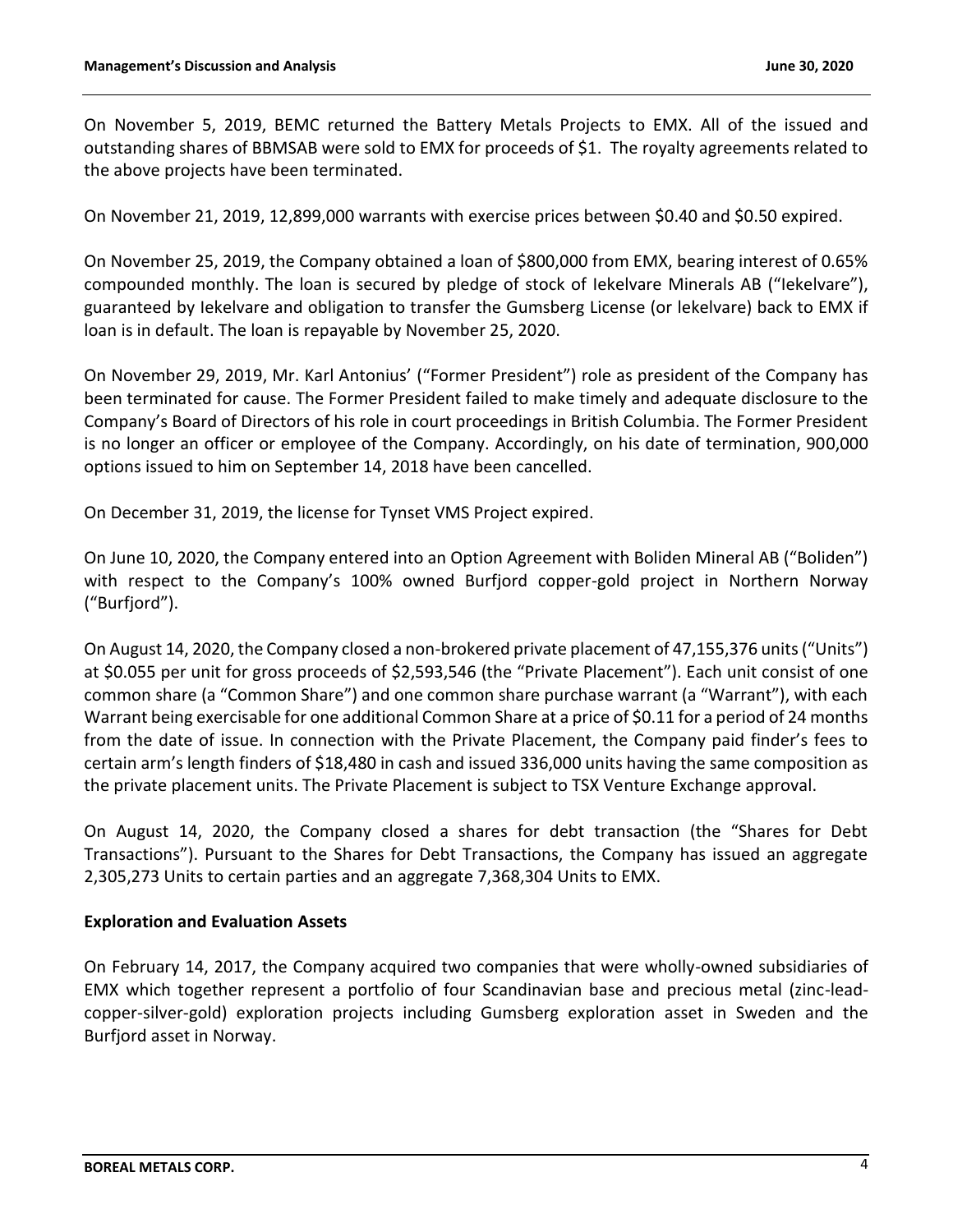To acquire the Swedish Companies, the Company issued 1,713,390 of its common shares to EMX which represented a 19.9% equity ownership in the Company and had the continuing obligation to issue additional shares to maintain 19.9% interest, at no additional cost to EMX, until the Company has raised \$5,000,000 in equity (raised on November 21, 2017); thereafter, EMX has the right to participate prorata in future financings at its own cost to maintain its 19.9% interest. During 2017, a total of 7,492,592 common shares valued at \$1,290,997 of the Company were issued to EMX due to above obligation.

On February 15, 2018, the Company amended the share purchase agreement with EMX and included the acquisition of Modum. Pursuant to the terms of the agreement, the Company issued to EMX 1,324,181 common shares valued at \$397,254, which brought EMX's equity ownership in Boreal to 19.9%.

EMX has also been granted a 3% net smelter return ("NSR") royalty on each of the Properties, of which a 1% NSR royalty may be purchased by the Company on or before the fifth anniversary of the closing date in 0.5% increments for a total of (a) USD\$2,500,000, or (b) at the purchaser's option, USD\$2,000,000 plus shares of the Company equal in value to USD\$500,000.

EMX will receive annual advance royalty ("AAR") payments of USD\$20,000 for each of the Properties commencing on the second anniversary of the closing, with each AAR payment increasing by USD\$5,000 per year until reaching USD\$60,000 per year, except that the Company may forgo AAR payments on two of the four Properties in years two and three. Once reaching USD\$60,000, AAR payments will be adjusted each year according to the Consumer Price Index (as published by the U.S. Department of Labor, Bureau of Labor Statistics). EMX Royalty will receive a 0.5% NSR royalty on any new mineral exploration projects generated by the Company in Sweden or Norway, excluding projects acquired from a third party containing a mineral resource or reserve or an existing mining operation. EMX Royalty has the right to nominate one seat on the Board of Directors of the Company.

On March 20, 2018, the Company completed the acquisition of the Guldgruvan project from EMX by BEMC and on May 18, 2018, the Company completed the acquisition of the Njuggträskliden and Mjövattnet projects from EMX by BEMC.

On October 31, 2019, the Adak licenses expired. The Company recorded impairment expense of \$422,080 related to the Adak projects during the year ended December 31, 2019.

On November 5, 2019, the Company returned the Battery Metals Projects to EMX for proceeds of \$1. As a result, the Battery Metals Projects' royalty agreement have terminated. The Company recorded loss on disposal related to the Battery Metals Projects of \$688,471.

On December 31, 2019, the Tynset licenses expired. The Company recorded impairment expense of \$653,795 related to the Tynset projects during the year ended December 31, 2019.

As at period ended June 30, 2020, the Company is the owner of base metal mining licenses located in Norway known as the Burfjord license and in Sweden known as the Gumsberg project.

As at June 30, 2020, the exploration and evaluation costs were incurred by the Company as follows: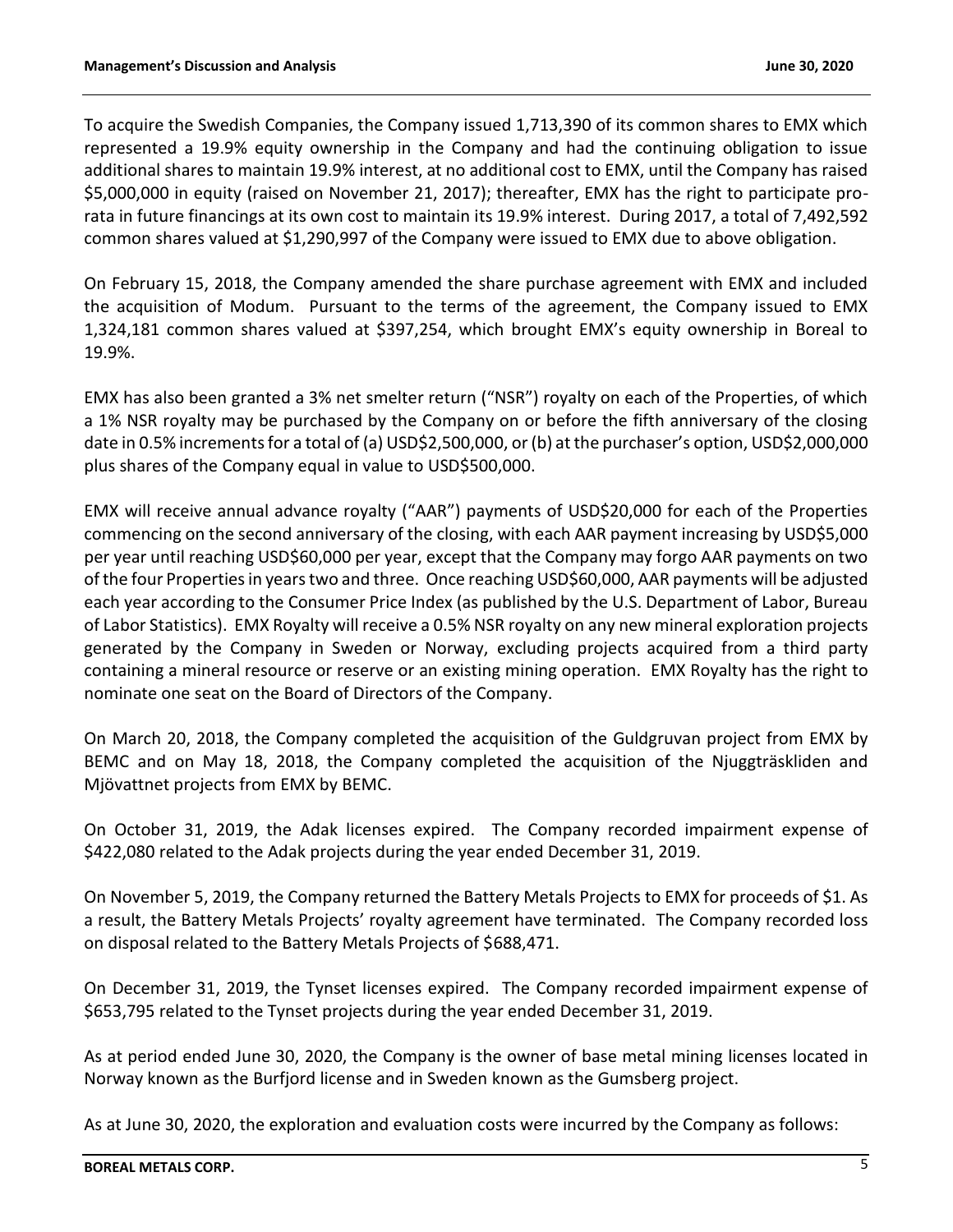| <b>Acquisition costs</b>   | Adak                     | Gumsberg                 | Burfjord                 | Tynset                   | <b>Battery Metals</b><br>Projects | Total      |
|----------------------------|--------------------------|--------------------------|--------------------------|--------------------------|-----------------------------------|------------|
|                            |                          |                          |                          |                          |                                   |            |
| Balance, December 31, 2018 | 376,557                  | 376,558                  | 376,558                  | 376,557                  | 609,142                           | 2,115,372  |
| Impairment                 | (376, 557)               | $\overline{\phantom{0}}$ | $\overline{\phantom{a}}$ | (376, 557)               |                                   | (753, 114) |
| Disposal                   |                          |                          |                          |                          | (609, 142)                        | (609, 142) |
| Balance, December 31, 2019 |                          | 376,558                  | 376,558                  | $\overline{\phantom{a}}$ |                                   | 753,116    |
| Balance, June 30, 2020     | $\overline{\phantom{0}}$ | 376,558                  | 376,558                  | $\overline{\phantom{0}}$ |                                   | 753,116    |

| <b>Exploration costs</b>    | Adak      | Gumsberg  | Burfjord | Tynset     | <b>Battery Metals</b><br>Projects | Total      |
|-----------------------------|-----------|-----------|----------|------------|-----------------------------------|------------|
|                             | Ś         | Ś         | Ś        | Ś          | \$                                | \$         |
| Balance, December 31, 2018  | 44,234    | 1,474,154 | 694,140  | 190,277    | 46,678                            | 2,449,483  |
| Accommodation               |           | 14,548    |          |            |                                   | 14,548     |
| <b>Drilling</b>             |           | 344,394   |          |            |                                   | 344,394    |
| Field work                  | 935       | 226,003   | 38,120   | 83         | 245                               | 265,386    |
| <b>Exploration licenses</b> |           | 154,998   | 38,792   | 83,669     | 19,951                            | 297,410    |
| Geological                  | 354       | 121,749   | 36,638   | 3,209      | 284                               | 162,234    |
| Geophysical                 |           | 6,711     | 370      |            | 277                               | 7,358      |
| Geochemical                 |           | 239       |          |            |                                   | 239        |
| Other                       |           | 90,364    | 19,704   |            |                                   | 110,068    |
| Impairment                  | (45, 523) |           |          | (277, 238) |                                   | (322, 761) |
| Disposal                    |           |           |          |            | (67, 435)                         | (67, 435)  |
| Balance, December 31, 2019  |           | 2,433,160 | 827,764  |            |                                   | 3,260,924  |
| Accommodation               |           | 695       |          | ٠          |                                   | 695        |
| Field work                  |           | (518)     |          |            |                                   | (518)      |
| <b>Exploration licenses</b> |           |           | 41,124   |            |                                   | 41,124     |
| Geological                  |           | (84)      | 587      |            |                                   | 503        |
| Other                       |           | 5,182     | 540      |            |                                   | 5,722      |
|                             |           |           |          |            |                                   |            |
| Incurred in 2020            |           | 5,275     | 42,251   |            |                                   | 47,526     |
| Balance, June 30, 2020      |           | 2,438,435 | 870,015  |            |                                   | 3,308,450  |

| <b>Total acquisition and</b><br>exploration costs | Adak                     | Gumsberg  | Burfiord  | Tvnset | <b>Battery Metals</b><br>Projects | Total     |
|---------------------------------------------------|--------------------------|-----------|-----------|--------|-----------------------------------|-----------|
|                                                   |                          |           |           |        |                                   |           |
| Balance, December 31, 2019                        | $\overline{\phantom{a}}$ | 2.809.718 | 1.204.322 | -      |                                   | 4,014,040 |
| Balance, June 30, 2020                            |                          | 2.814.993 | 1,246,573 |        |                                   | 4,061,566 |

# *Gumsberg VMS Project (Bergslagen District, Sweden)*

The strategically situated Gumsberg project consists of six exploration licenses in the Bergslagen Mining District of southern Sweden totaling over 16,370 hectares, where multiple zones of VMS style mineralization have been identified. Precious and base metal VMS-style mineralization at Gumsberg was mined from the 13th century through the early 19th century, with over 30 historic mines present on the property, most notably the Östra Silvberg mine, which was the largest silver mine in Sweden between 1250 and 1590.

On February 28 and May 2, 2018, the Company announced high grade and other encouraging drill results from the 2,545 metre diamond drill program conducted at Gumsberg in late 2018 and early 2018. These drill results confirmed the presence of high-grade silver-zinc-lead mineralization with significant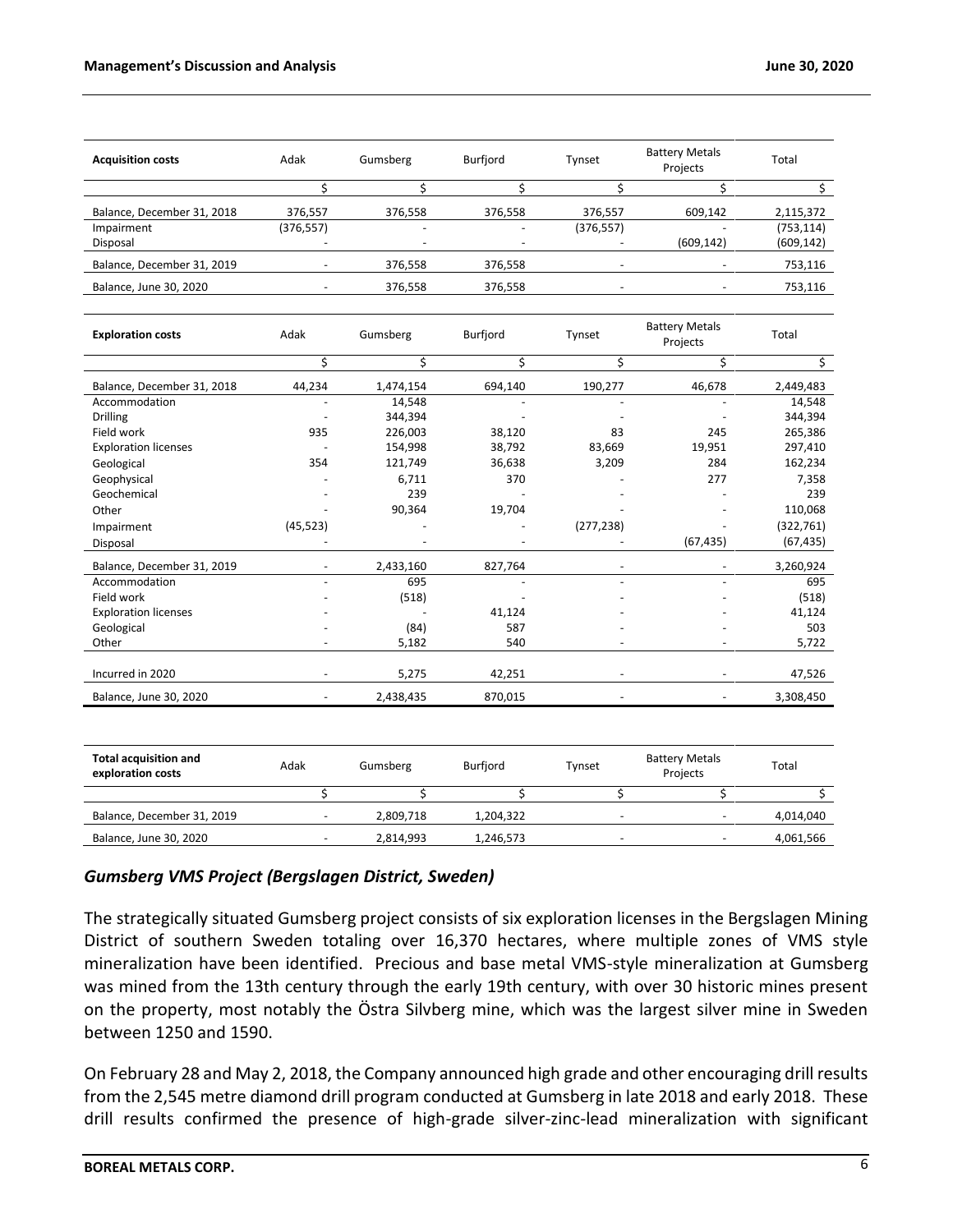associated copper and gold mineralization that extend along strike from and below the historic mine workings in the area. Also intersected were previously unrecognized zones of mineralization away from the mine workings. These represent novel discoveries of mineralization in the district. Drill intercepts included VMS-type exhalative massive sulfide horizons, primary replacement style and related highgrade lenses and shoots of silver-zinc-lead mineralization. Similar styles of mineralization occur throughout the Bergslagen district in southern Sweden, which is host to multiple world-renowned base metal sulphide deposits.

In September 2018, Boreal announced the results of a 61-line kilometre, high resolution ground magnetometer survey at Gumsberg. The survey confirmed the potential for stacked or structurally repeated mineralized zones and provided better resolution of the known trends of mineralization in the area.

In December 2018, Boreal commenced further 1,000 metre drill program Gumsberg to test a variety of shallow drill targets across the prospective high-grade VMS mineral trend in the Östra Silvberg mine area. This drill program commenced in January 2019 and the results were released on January 28, 2019 and March 4, 2019. Boreal announced a 1,500 metre drill program to conduct additional exploration drilling with the objective to extend the strike length and down-plunge continuation of this high-grade zone.

| Hole                    | From          | To            | Length        | Zn    | Ag     | Pb   | Cu   | Au   | Prospect       |
|-------------------------|---------------|---------------|---------------|-------|--------|------|------|------|----------------|
| ID                      | <b>Meters</b> | <b>Meters</b> | <b>Meters</b> | %     | g/t    | %    | %    | g/t  | Name           |
| BM-17-001 <sup>x</sup>  | 99.30         | 106.00        | 6.70          | 5.19  | 16.39  | 1.08 | 0.30 | 0.08 | Vallberget     |
| BM-17-002 <sup>X</sup>  | 88.10         | 88.62         | 0.52          | 5.65  | 1.63   | 0.06 | 0.19 | 0.05 | Vallberget     |
| BM-17-002 <sup>X</sup>  | 92.30         | 94.20         | 1.90          | 13.55 | 51.75  | 5.23 | 0.27 | 0.34 | Vallberget     |
| BM-17-003 <sup>X</sup>  | 101.35        | 102.55        | 1.20          | 6.73  | 25.00  | 2.10 | 0.35 | 0.12 | Vallberget     |
| BM-17-004 <sup>X</sup>  | 105.77        | 106.37        | 0.60          | 4.81  | 24.94  | 1.96 | 0.01 | 0.02 | Vallberget     |
| BM-17-005Y              | 122.30        | 133.24        | 10.94         | 16.97 | 656.70 | 8.52 | 0.03 | 0.76 |                |
| BM-17-005 <sup>Y</sup>  | 155.43        | 165.00        | 9.57          | 5.87  | 183.90 | 2.33 | 0.04 | 0.52 | Östra Silvberg |
| BM-17-005Y              | 178.16        | 179.00        | 0.84          | 11.56 | 218.02 | 5.77 | 0.04 | 0.30 |                |
| BM-17-006 <sup>X</sup>  | 14.88         | 19.95         | 5.07          | 3.00  | 9.25   | 0.96 | 0.06 | 0.02 | Vallberget     |
| BM-17-008 <sup>X</sup>  | 13.25         | 13.60         | 0.35          | 3.20  | 6.85   | 0.03 | 0.05 | 0.02 | Vallberget     |
| BM-17-008 <sup>X</sup>  | 86.35         | 87.15         | 0.80          | 1.16  | 0.85   | 0.05 | 0.02 | 0.00 | Vallberget     |
| BM-17-011 <sup>X</sup>  | 53.50         | 56.65         | 3.15          | 3.03  | 11.69  | 0.62 | 0.44 | 0.19 |                |
| BM-17-011 <sup>X</sup>  | 130.50        | 137.20        | 6.70          | 7.01  | 11.14  | 0.44 | 0.10 | 0.00 | Vallberget     |
| BM-17-012 <sup>W</sup>  | 321.00        | 322.00        | 1.00          | 1.22  | 6.20   | 0.60 | 0.00 | 0.10 |                |
| BM-17-012 <sup>W</sup>  | 325.00        | 329.00        | 4.00          | 1.01  | 4.25   | 0.42 | 0.01 | 0.19 | Östra Silvberg |
| BM-17-012 <sup>W</sup>  | 332.00        | 339.00        | 7.00          | 1.56  | 12.20  | 0.85 | 0.02 | 0.18 |                |
| GUM-18-003 <sup>X</sup> | 105.00        | 116.00        | 11.00         | 5.89  | 239.00 | 2.51 | 0.04 | 0.96 | Östra Silvberg |
| GUM-18-004 <sup>X</sup> | 162.16        | 173.17        | 11.01         | 7.45  | 275.12 | 2.65 | 0.05 | 0.77 | Östra Silvberg |

Drill highlights from previous Boreal diamond drilling are presented in the table below (for full results please refer to Boreal news releases dated February 28, 2018, May 2, 2018, January 28, 2019 and March 3, 2019):

*<sup>W</sup> True width unknown.*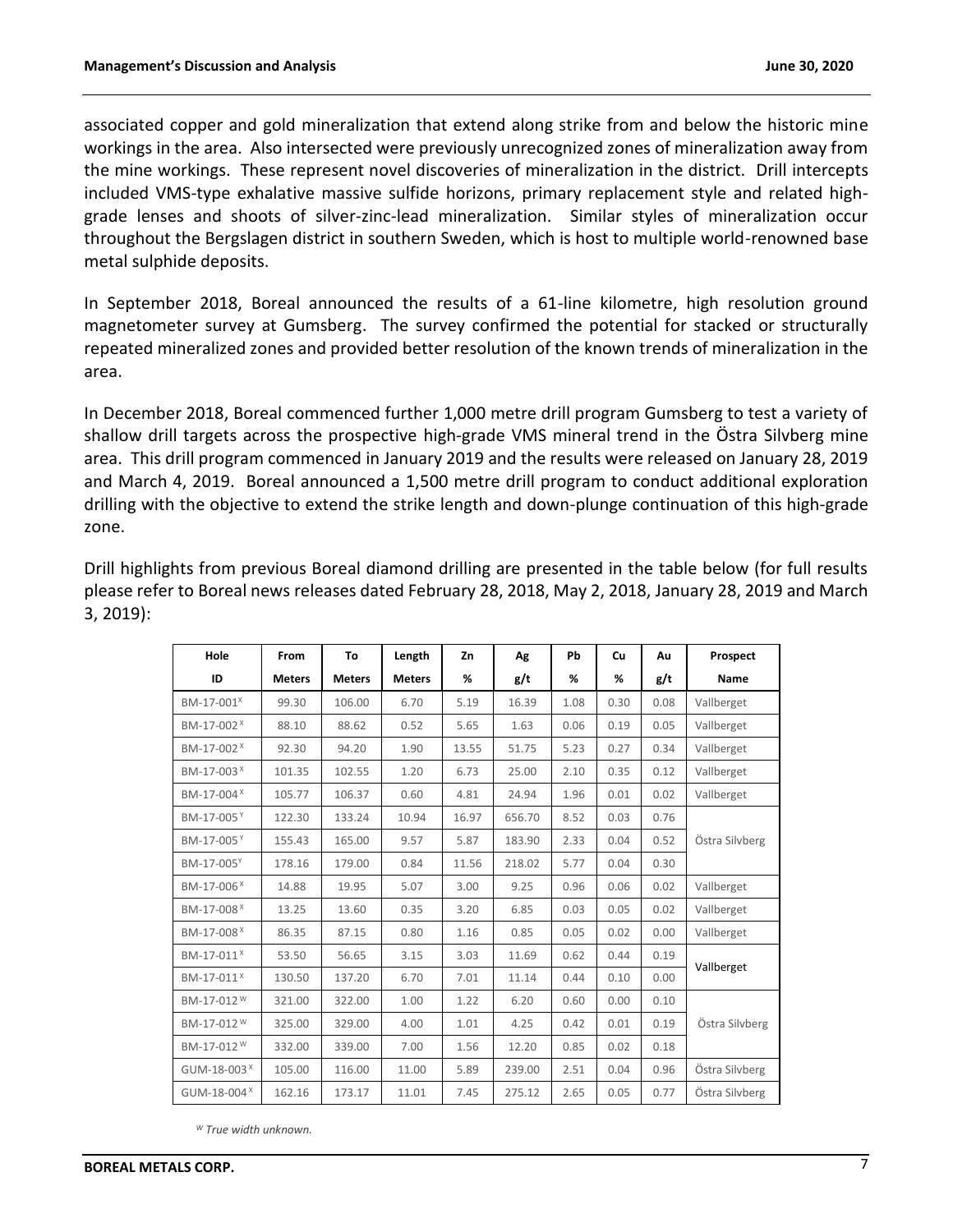*<sup>X</sup> Apparent widths reported - true widths are estimated between 80-100% of reported intervals. <sup>Y</sup>Apparent widths reported - true widths are estimated at 20-50% of reported interval.*

Between March 19, 2019 and April 9, 2019, Boreal executed a 1,562-meter diamond drilling program designed to test the continuity of near-surface, high grade targets at the Östra Silvberg, Vallberget and Gumsgruvan located on the Gumsberg License.

Earlier this year, Boreal applied for extensions on the Gumsberg Licenses 1, 2, 6, 7 and 8. Boreal successfully demonstrated that significant work has been done on the License No. 1. The Inspector of Mines agreed that the complexity of base metal mineralization identified by Boreal on this license requires additional time and expenditures to delineate. Requests for extensions on the Gumsberg 2, and 8 have been submitted to the Inspector of Mines.

On July 9, 2019 Boreal announced results from its seven-hole, 1,454.8 metre drilling program at the 100% owned Gumsberg project. The new Östra Silvberg South Discovery continued to return high grade silverzinc-lead mineralization returning consistent intercepts from below surface to roughly 250 metres. Exploration drilling cut significant mineralization at each of the target areas (Table Below). Most of the drilling was conducted at the newly discovered South Zone at Östra Silvberg and returned up to 5.12% Zn, 2.27% Pb and 93 g/t Ag over 8.04 meters. Two of the four holes drilled at Östra Silvberg also intersected unmapped mine workings, which project to deeper levels and further east than was indicated by historic mine. In addition to Boreal's drill successes, this also suggests that mineralization is more extensive in the area than previously recognized.

| Hole                     | <b>From</b> | To                        | Length | <b>Zinc</b>               | <b>Silver</b> | Lead                                                                               | Gold  | Prospect       |
|--------------------------|-------------|---------------------------|--------|---------------------------|---------------|------------------------------------------------------------------------------------|-------|----------------|
| ID                       | (m)         | (m)                       | (m)    | (%)                       | (g/t)         | (%)                                                                                | (g/t) | Name           |
| GUM-19-01 <sup>x</sup>   | 304.96      | 306.95                    | 1.99   | 2.28                      | 25.52         | 0.92                                                                               | 0.128 | Ostra          |
| Incl.                    | 304.96      | 306.08                    | 1.12   | 3.38                      | 37.88         | 1.31                                                                               | 0.171 | Silvberg       |
| GUM-19-02 ×              |             |                           |        | No Significant Intercepts |               |                                                                                    |       | Ostra Silvberg |
| GUM-19-03 x <sup>+</sup> | 262.25      | 270.29                    | 8.04   | 5.12                      | 93.05         | 2.27                                                                               | 0.434 | Ostra Silvberg |
| GUM-19-04 *              | 77.60       | 77.80                     | 0.20   | 2.77                      | 12.75         | 0.07                                                                               | 0.003 | Gumsgruvan     |
| GUM-18-05B               |             |                           |        |                           |               | 2018 hole extended to 242.2 m depth where it hit unmapped historical mine workings |       | Ostra Silvberg |
| GUM-19-05                |             | No Significant Intercepts |        |                           |               |                                                                                    |       | Gumsgruvan     |
| GUM-19-06 *              | 177.10      | 178.10                    | 1.00   | 1.84                      | 7.70          | 1.40                                                                               | 0.108 |                |
| GUM-19-06 *              | 183.10      | 184.10                    | 1.00   | 1.04                      | 3.24          | 0.69                                                                               | 0.091 | Vallbergbet    |

*X Lengths reported as seen in drill core - true widths are estimated to be 50% of reported intervals.*

*<sup>Y</sup>Lengths reported as seen in drill core - true widths are estimated to be 90% of reported intervals.*

*\* Hole encountered a previously unmapped stope and was terminated at 233.00 to 234.20*.

In November 2019, extensions for Gumsberg Licences 6 and 7 were approved. These licences are in good standing until August 12, 2022.

# *Burfjord Copper-Gold Project (Alta Region, Norway)*

The Burfjord copper-gold project is comprised of six exploration licenses totaling 5,500 hectares in the Kåfjord copper belt near Alta, Norway. Copper mineralization was mined in the Burfjord area during the 19th century, with over 25 historic mines and prospects developed along the flanks of a prominent 4 x 6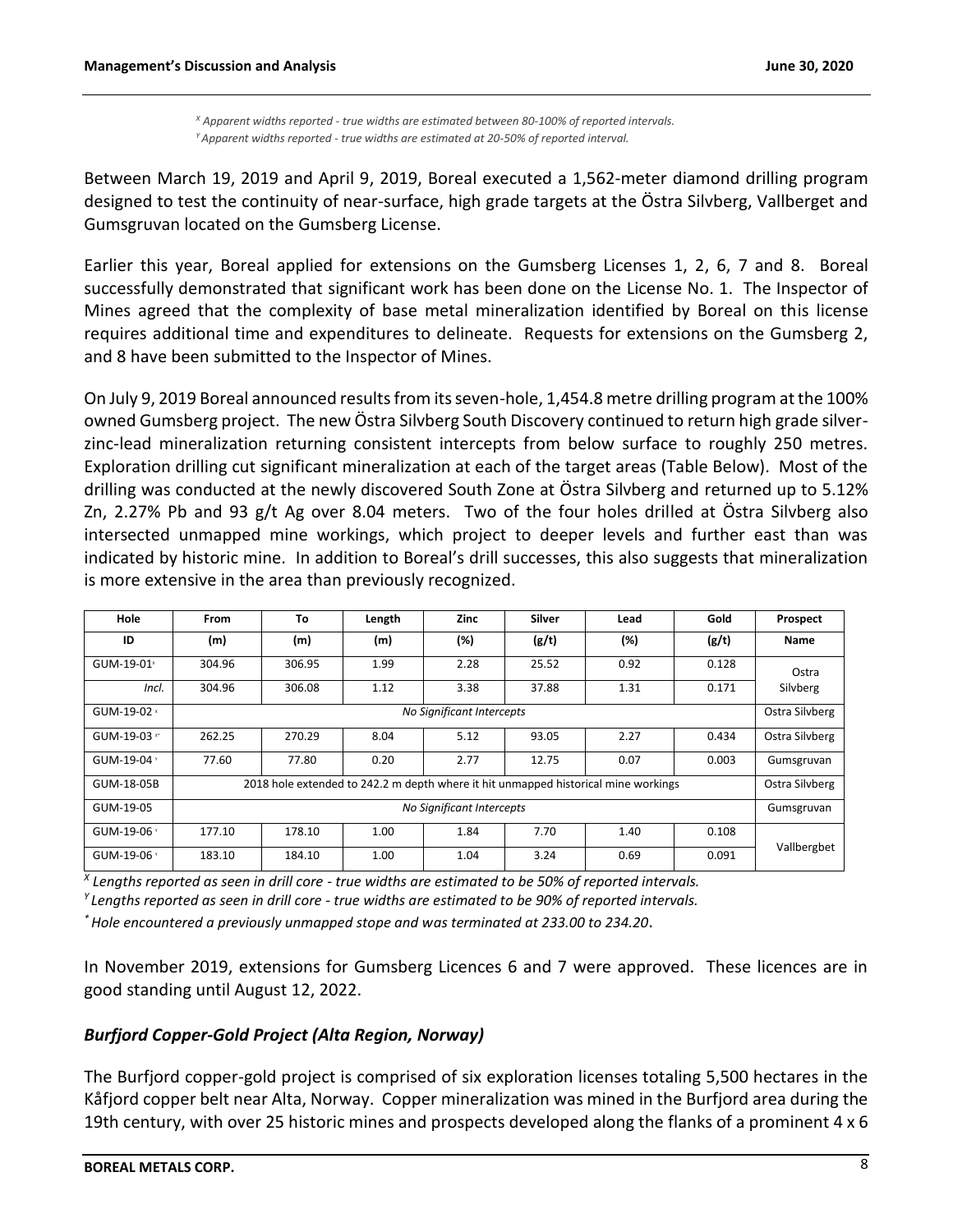kilometre fold (anticline) consisting of interbedded sedimentary and volcanic rocks. Copper and gold mineralization at Burfjord is hosted by swarms of iron-oxide rich carbonate veins, with high grade copper mineralization (the target of the historic mining activity) focused along contacts between rock types. However, cut-off grades in the primitive 19<sup>th</sup> century-era mining operations were quite high (likely exceeding 3% copper), and Boreal sees potential for larger tonnages of mineralization at lower grades in areas adjacent to and surrounding the historic mines.

On January 4, 2018 the Company announced the results of an Induced Polarization Geophysical Survey ("IP Geophysical Survey") at the 100% owned Burfjord Project. The results of the survey indicate alongstrike continuity of sulphide mineralization over a three-kilometre segment of prospective stratigraphy and depth continuity in excess of 100 metres; beyond the depth limitations of the pole-dipole electrode configuration. An IP and Resistivity Survey was conducted between October 5 and October 25, 2017 at Burfjord, by GeoVista AB. The survey results successfully demonstrate the projection of mineralization under cover for widths on the order of 100 metres or more, the continuity of the mineralization along trend for at least 3,000 metres, and projection to depths of at least 100 metres. Based on these results, Boreal has commenced a drill program to test the grade and continuity of mineralization.

In late September 2018, Boreal commenced a 1,000-metre drill program at Burfjord. The drill program was designed to test multiple copper and gold targets in the Burfjord area, particularly in the southwest area of the anticline, where much of the historical mining activities were focussed. In total, seven holes were drilled totalling 951 metres. Drilling at Burfjord was completed on time and under budget. The results from this widely spaced reconnaissance drill program confirmed the presence of broad zones of copper mineralization enveloping high-grade copper veins at Burfjord. Significant drill results from this drill program are summarized in the table below.

| Hole<br>ID        | From<br><b>Meters</b> | To<br><b>Meters</b> | Length<br><b>Meters</b> | Cu<br>% | Au<br>g/t | In<br>ppm |
|-------------------|-----------------------|---------------------|-------------------------|---------|-----------|-----------|
| BUR-18-001        | 10.00                 | 16.00               | 6.00                    | 0.18    | 0.01      | 0.05      |
| BUR-18-001        | 24.00                 | 27.00               | 3.00                    | 0.12    | 0.10      | 0.08      |
| BUR-18-001        | 71.50                 | 82.50               | 11.00                   | 0.11    | 0.02      | 0.05      |
| Incl.             | 79.00                 | 82.50               | 3.50                    | 0.21    | 0.01      | 0.08      |
| BUR-18-002        | 15.00                 | 20.00               | 5.00                    | 0.20    | 0.03      | 0.09      |
| BUR-18-002        | 39.00                 | 62.00               | 23.00                   | 0.14    | 0.01      | 0.05      |
| BUR-18-003        | 73.00                 | 84.00               | 11.00                   | 0.14    | 0.01      | 0.07      |
| <b>BUR-18-003</b> | 184.00                | 216.00              | 32.00                   | 0.56    | 0.26      | 0.50      |
| Incl.             | 184.85                | 188.31              | 3.46                    | 4.31    | 2.22      | 3.69      |
| also incl.        | 184.00                | 191.00              | 7.00                    | 2.30    | 1.13      | 2.05      |
| BUR-18-004        | 58.60                 | 59.33               | 0.73                    | 2.46    | 0.15      | 0.17      |
| BUR-18-004        | 66.00                 | 67.60               | 1.60                    | 0.19    | 0.01      | 0.09      |
| BUR-18-004        | 88.00                 | 89.00               | 1.00                    | 0.51    | 0.04      | 0.59      |
| BUR-18-005        | 25.00                 | 102.00              | 77.00                   | 0.11    | 0.01      | 0.11      |
| Incl.             | 52.00                 | 62.00               | 10.00                   | 0.24    | 0.04      | 0.20      |
| Incl.             | 93.00                 | 98.00               | 5.00                    | 0.23    | 0.02      | 0.19      |
| BUR-18-007        | 96.00                 | 99.00               | 3.00                    | 0.16    | 0.28      | 0.11      |
| BUR-18-007        | 138.00                | 140.00              | 2.00                    | 0.12    | 0.07      | 0.12      |

*\*Lengths reported as seen in drill core. True widths are estimated at 85-100% of reported lengths.*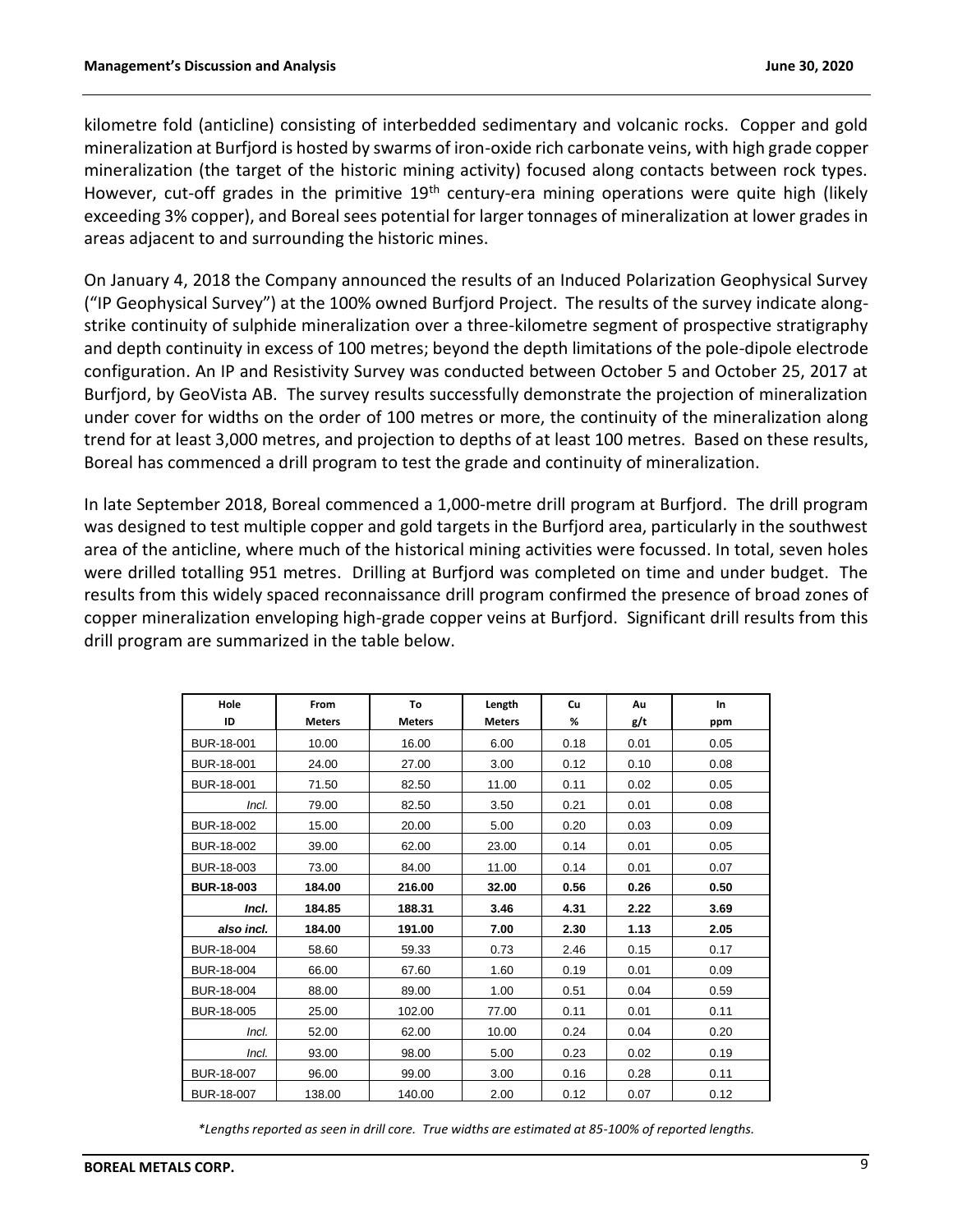On June 18, 2019 Boreal contacted the Director of Mining in Norway to request a 3 year renewal for the Burfjord Project licenses Burfjord 14, Burfjord 15, Burfjord 18, Burfjord 19, Burfjord 20 and Burfjord 21 located in Troms County, Kvaenangen Commune, Norway despite the fact that Boreal has yet to identify a mineral inventory. Boreal is requested that the Direktoratet for Mineralforvalting give this request special consideration because of the exceptional challenges Boreal has faced in conducting mineralization in this challenging area with respect to delays caused by weather and the delays related to forging a working relationship with the Spalca stakeholders in the area. On October 3, 2019 Boreal received a letter from The Direktoratet for mineralforvaltning granting an extension of the Burfjord claims to September 30, 2023.

On June 10, 2020, the Company entered into an Option Agreement with Boliden with respect to the Company's 100% owned Burfjord project.

In accordance with the Option Agreement, Boliden may earn a 51% interest in Burfjord by incurring USD\$6,000,000 on exploration and development of Burfjord within four years of the effective date of the Option Agreement (the "First Option"). Boliden may also exercise the First Option by paying

the Company in cash within such four-year period the difference between USD\$6,000,000 and the expenditures incurred. The four-year period to exercise the First Option may be extended if exploration and development on Burfjord is delayed by an event of force majeure, which includes the current Corona Virus pandemic.

If the First Option is exercised, Boliden may earn an additional 29% interest in Burfjord, for an aggregate 80% interest (the "Second Option"), by solely funding further advancement work through the delivery of a NI 43-101 and PERC (Pan European Reserves & Resources Reporting Committee) compliant feasibility study and solely funding all annual costs to keep Burfjord in good standing.

EMX, the underlying royalty holder and technical advisor to the Company on Burfjord, will retain a 3% NSR royalty on Burfjord, which includes advance royalty payments credited toward actual royalties payable upon production. One percent of the 3% NSR may be re-purchased from EMX by February 14, 2025, provided that this right of purchase may be extended if Boliden, due to an event of force majeure, still has the right to exercise, but has not yet exercised, the First Option by February 14, 2025.

Boliden will solely fund the advance royalty payments due to EMX until the First Option is exercised, after which advance royalty payments will be paid by both the Company and Boliden in proportion to their respective proportionate interests in Burfjord.

The Company will be the initial operator of Burfjord until the First Option is exercised. Upon exercise of the First Option, the Company and Boliden will form an incorporated Joint Venture to further advance Burfjord, and Boliden will have the right to become the operator.

# **Exploration Outlook**

Boreal continues to focus its exploration efforts on the Gumsberg project in Sweden, where exploration drilling by The Company intersected significant precious metal enriched base metal mineralization. Likewise, an initial drill program was conducted at the Burfjord project in northern Norway and results confirm the presence of broad zones of copper mineralization enveloping high-grade copper veins.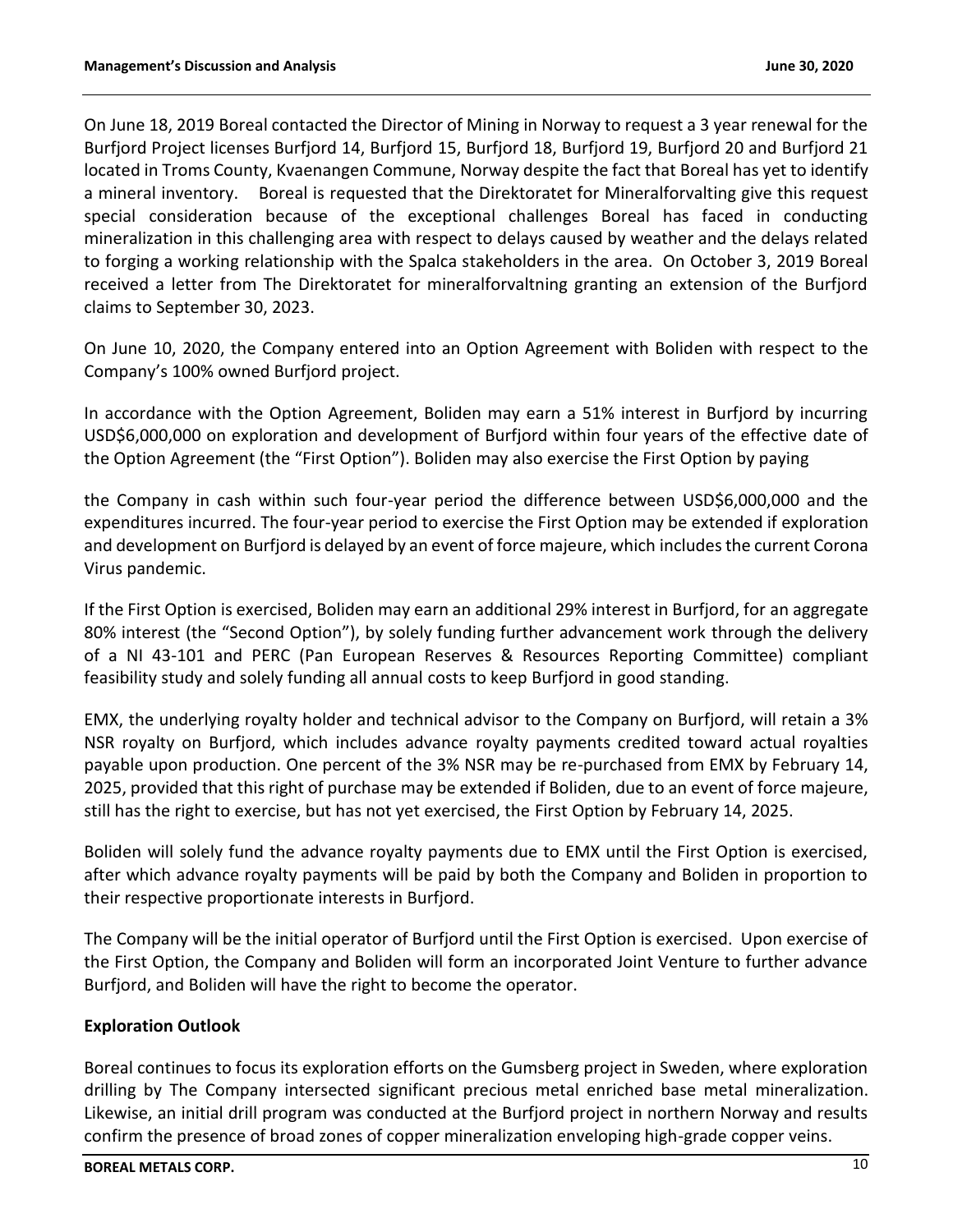Boreal, together with partner Boliden Minerals AB intends to conduct systematic exploration at the copper endowed Burfjord Project in 2020 including surface geophysics, geological mapping, prospecting and sampling with the ultimate goal of following up diamond drilling in 2020 or 2021.

The Gumsberg project continues to be Boreal's flagship project. Boreal discovered new high-grade zones of mineralization in the Loberget-Vallberget and Östrasilvberg areas on the Gumsberg project in drill programs between 2017-2018 and continued to have success in 2019. The drill defined zones of highgrade mineralization remain open in multiple directions. Boreal intends to conduct further work in these target areas, as well as, other targets across the large land position such at the Fredrikssongruva (Fredricksson Mine) target area where the Company has identified previously underappreciated precious and base metal mineralization.

To date, an emphasis has been placed on low-cost, high value surface exploration work that led to the definition of high priority drill targets, as well as highly efficient drill programs targeting near-surface, high grade zones of mineralization (Gumsberg and Burfjord as examples). These cost-efficient programs are designed to deliver maximum value to Boreal shareholders while continuing to advance multiple projects in the portfolio in a timely fashion.

# **Selected Annual Financial Information**

The Company's Consolidated Financial Statements for the years ended December 31, 2019, 2018, and 2017 have been prepared in accordance with International Financial Reporting Standards ("IFRS") as issued by the International Accounting Standards Board ("IASB"). The following selected financial information is taken from the annual consolidated financial statements and should be read in conjunction with those statements.

During fiscal 2018, the Company changed its accounting policy with respect to exploration and evaluation expenditures to better represent total costs incurred on its exploration and evaluation assets. In prior years the Company's policy was to charge to operations exploration expenditures as incurred. The Company has elected to change this accounting policy to now capitalize by property all costs directly related to the exploration and evaluation of mineral properties classified as exploration and evaluation assets, effective with the presentation of these financial statements, on a retrospective basis.

|                                                                 | December 31, | December 31,    | December 31,    |
|-----------------------------------------------------------------|--------------|-----------------|-----------------|
|                                                                 | 2019         | 2018 (restated) | 2017 (restated) |
| Cash                                                            | 115,905      | 225,230         | 3,397,728       |
| Total assets                                                    | 4,327,853    | 5,103,397       | 6,119,693       |
| <b>Total liabilities</b>                                        | 1,291,770    | 333,455         | 686,862         |
| Shareholders' equity                                            | 3,036,083    | 4,769,942       | 5,432,831       |
| Loss from continuing operations attributable to<br>shareholders | (2,855,821)  | (1,903,619)     | (1,403,621)     |
| Net loss and comprehensive loss                                 | (3,541,264)  | (1,925,458)     | (1,403,621)     |
| Basic and diluted loss per common share                         | (0.05)       | (0.03)          | (0.05)          |

# **Results of Operations**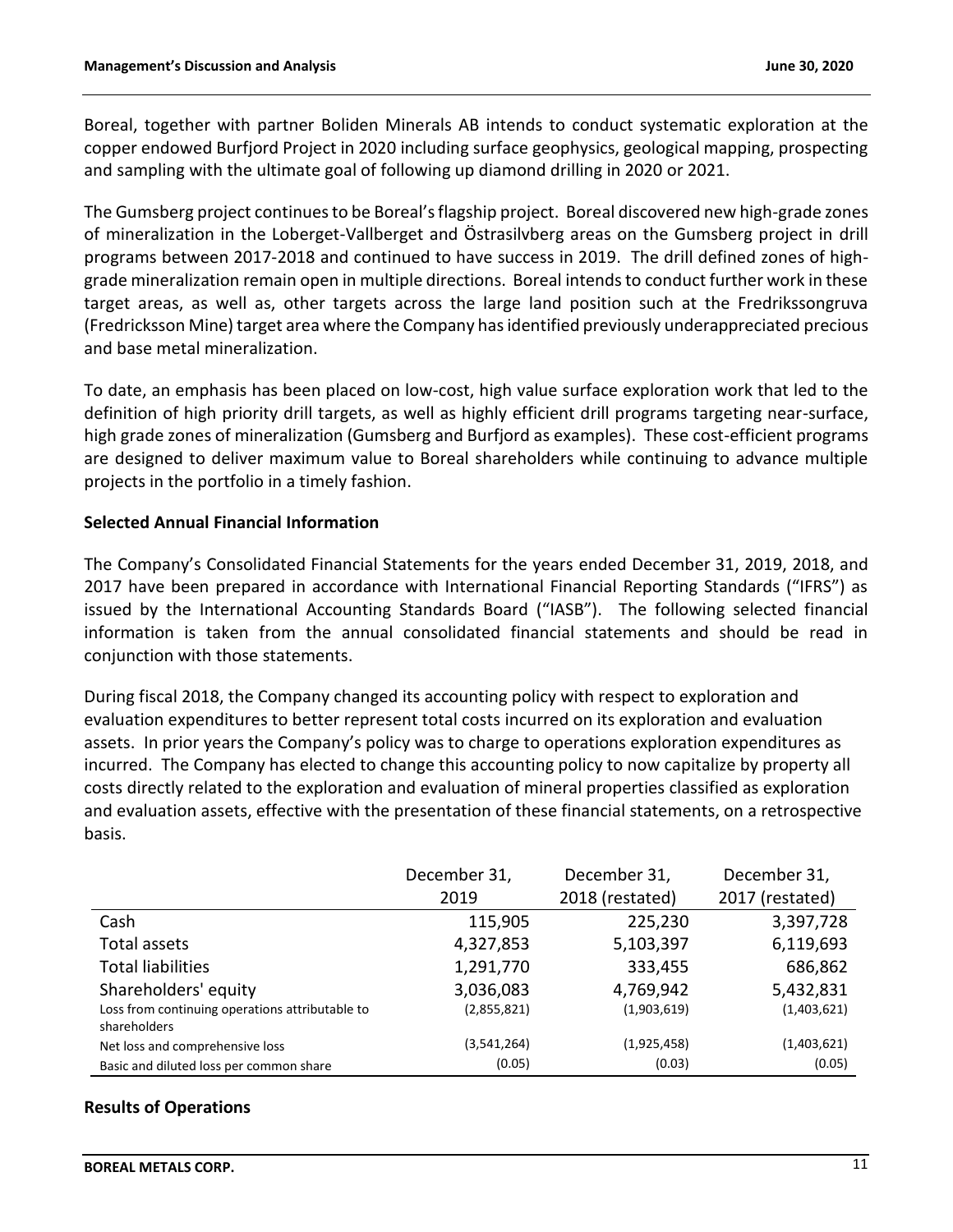*For the three month periods ended June 30, 2020 and 2019*

During the period ended June 30, 2020, the Company incurred a net loss of \$272,407, a decrease of \$239,715 compared to \$512,122 net loss incurred in the same period of 2019. This decrease in the Company expenses was a result of decrease in overall activity and certain expense recovery related to regulatory expense.

During the three month period ended June 30, 2020, the Company's major operating expenses were as follows:

Accounting fees of \$21,284 (2019 – \$41,806) decreased due to decreased activity in the Company and the adjustment to accounting fee accrued in the current quarter.

Consulting fees of \$Nil (2019 – expense of \$34,373) decreased as a result of no consultants in the Company for the current period, and the reclassification of fees paid to a director of the Company to management fee expense.

Foreign exchange of \$1,070 (2019 - \$19,193) decreased due to decreased activities in the foreign subsidiaries.

Legal fees of \$75,000 (2019 - \$9,533) increased due to the Company accruing for legal fees related to the Boliden option agreement, financing and general corporate matters in the current quarter.

Management fees of \$101,216 (2019 – \$130,900) decreased due to the resignation of one of the Company's officer in the fourth quarter of 2019.

Marketing fees of \$6,767 (2019 – \$80,787) decreased due to decreased activity in the Company.

Regulatory, filing and transfer agent fees recovery of \$11,553 (2019 – expense of \$32,384) decreased due to decreased financing activity in the current period compared to the prior corresponding period.

Rent expense of \$Nil (2019 – 19,694) decreased due to no rental activity in the current period.

Share-based payments of \$19,235 (2019 – \$70,606) decreased due to decreased number of vesting options and the cancellation of 900,000 options issued to the Company's Former President Q4 of 2019.

Travel expenses of \$15,517 (2019 – \$48,087) decreased due to decreased activity in the Company.

The basic and diluted loss per common share in the three month period ended June 30, 2020 was \$0.00 (2019 - \$0.01).

# *For the six month periods ended June 30, 2020 and 2019*

During the period ended June 30, 2020, the Company incurred a net loss of \$415,733, a decrease of \$543,981 compared to \$959,714 net loss incurred in the same period of 2019. This decrease in the Company expenses was a result of expenses recovery.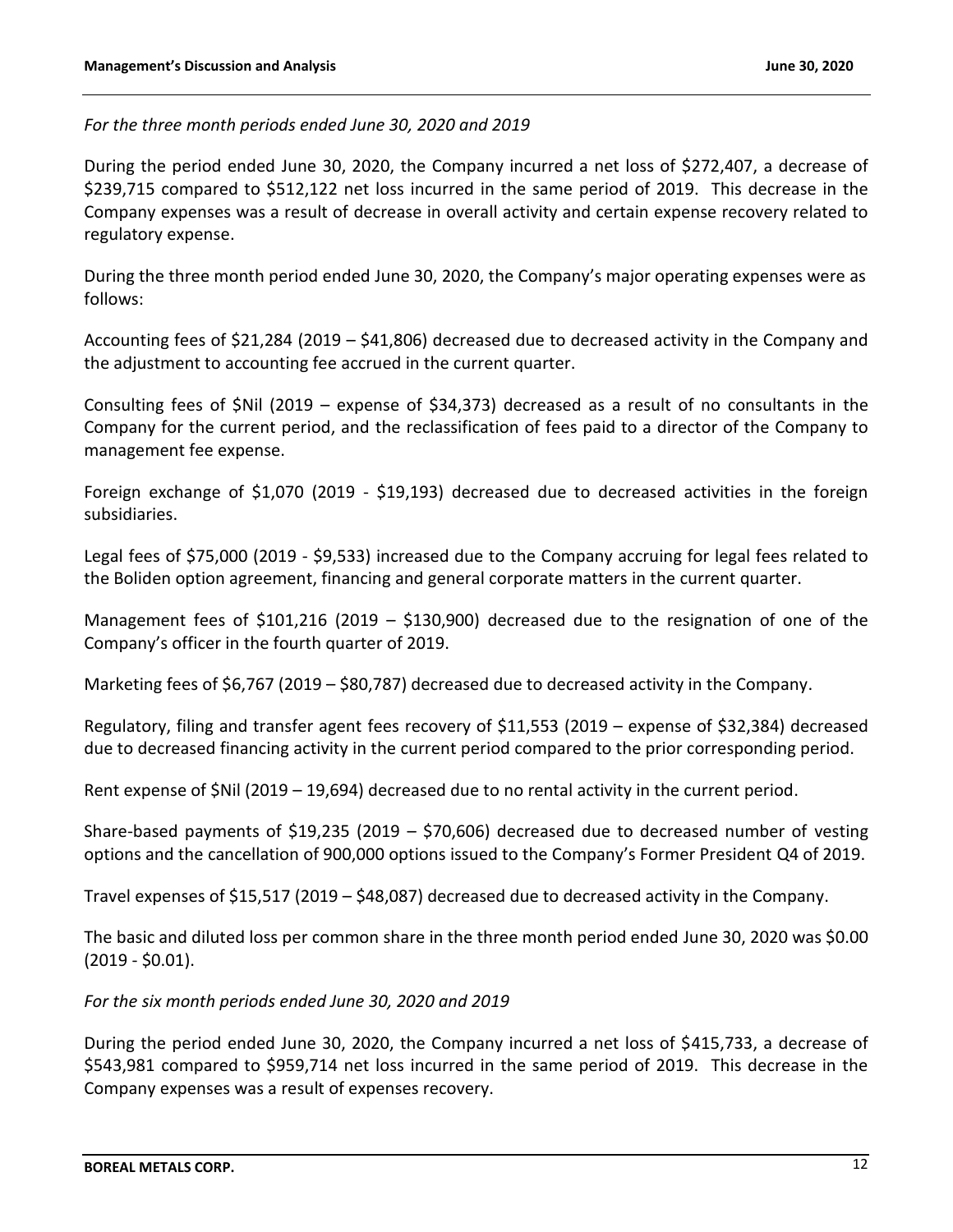During the six month period ended June 30, 2020, the Company's major operating expenses were as follows:

Accounting fees of \$2,308 (2019 – \$67,100) decreased due to decreased activity in the Company and the reversal of certain accounting and audit fee accruals in Q1 of 2020.

Consulting fees recovery of \$8,222 (2019 – expense of \$44,861) decreased as a result of the Company reversing certain accrued liabilities in the first quarter of 2020, and the Company hiring one additional consultant in 2019.

General and office costs of \$13,925 (2019 – \$48,724) decreased due to decreased activity in the Company and the Company reversing certain accruals in Q1 of 2020.

Management fees of \$194,932 (2019 - \$233,900) decreased due to the resignation of the Company's Former President in Q4 of 2019.

Marketing fees of \$9,789 (2019 - \$162,694) decreased due to decreased activity in the Company and the Company reversing certain accruals in Q1 of 2020.

Legal fees of \$75,445 (2019 - \$24,533) increased due to the Company accruing for legal fees related to the Boliden option agreement, the financing and general corporate activities.

Regulatory fees of \$4,079 (2019 - \$47,159) decreased due to decreased financing activity in the current period compared to the prior corresponding period.

Share-based payments of \$38,469 (2019 - \$141,212) decreased due to decreased in the number of vesting options and the cancellation in 2019 of 900,000 options issued to the Company's Former President in Q4 of 2019.

Travel expenses of \$6,994 (2019 – \$117,611) decreased due to decreased activity and the Company reversing certain accruals in Q1 of 2020.

The basic and diluted loss per common share in the six month period ended June 30, 2020 was \$0.01 (2019 - \$0.01).

*Cash flows for the period ended June 30, 2020 and 2019*

At June 30, 2020, the Company had \$62,061 cash, compared to \$49,905 cash at June 30, 2019.

In the period ended June 30, 2020, the Company issued shares by way of private placement for net proceeds of \$Nil (2019 - \$1,602,689).

In the period ended June 30, 2020, net cash used for operating activities totaled \$82,695 compared to \$582,301 of net cash used in operating activities in 2019. The cash used in operating activities consisted of the operating expenses of the Company.

In the period ended June 30, 2020 and 2019, the net cash flows from (used in) the discontinued operations are as follows: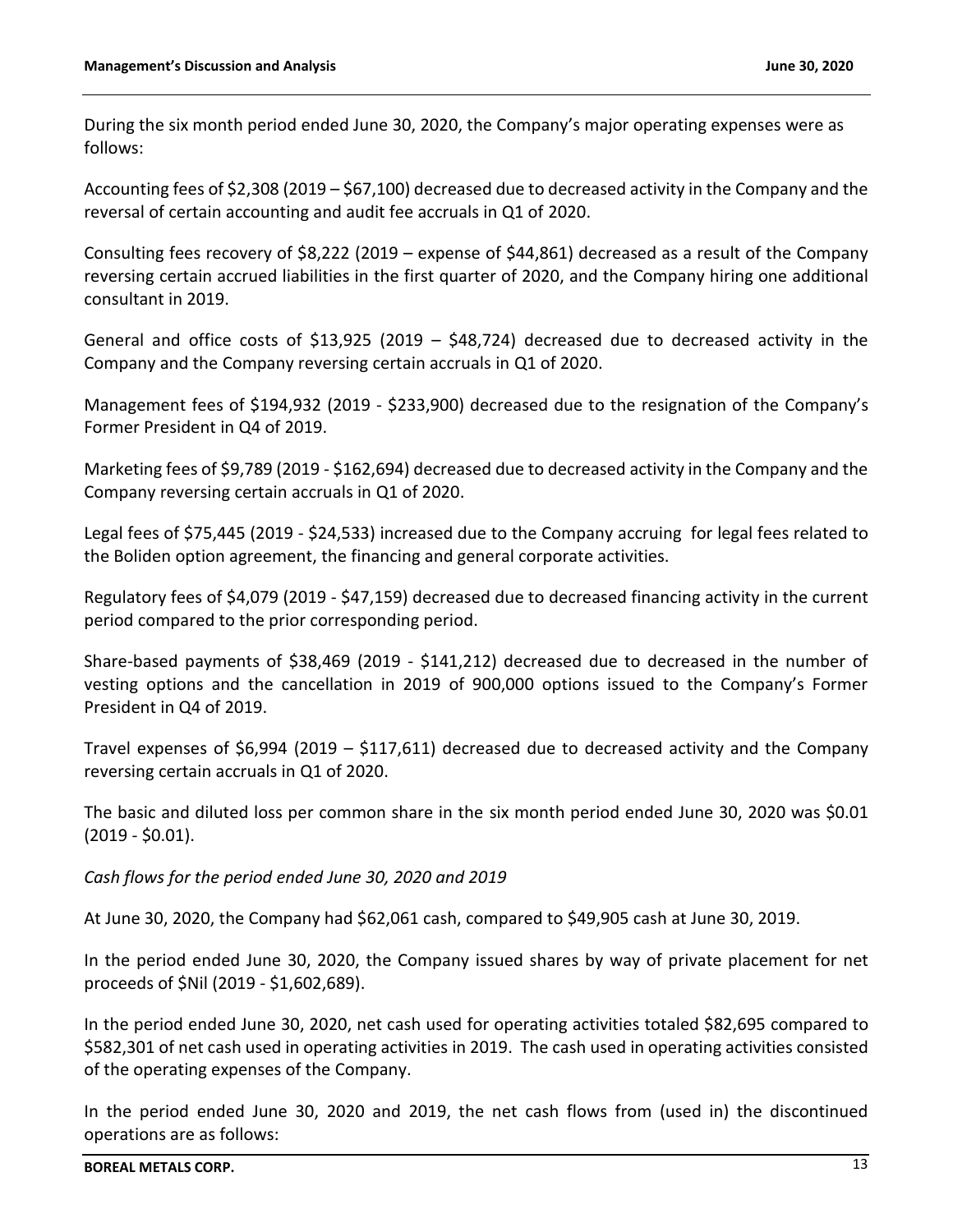|                                                  | For the periods ended June 30, |           |
|--------------------------------------------------|--------------------------------|-----------|
|                                                  | 2020                           | 2019      |
|                                                  |                                |           |
| Cash flows from operating activities             |                                | 11,963    |
| Cash flows used in investing activities          | -                              | (21, 503) |
| Total cash flows used in discontinued operations | $\overline{\phantom{0}}$       | (9.540)   |

# **Summary of Quarterly Results**

|                                              | June 30,<br>2020 | March 31,<br>2020 | December<br>31, 2019 | September<br>30, 2019 | June 30,<br>2019 | March 31,<br>2019 | December<br>31, 2018 | September<br>30, 2018 |
|----------------------------------------------|------------------|-------------------|----------------------|-----------------------|------------------|-------------------|----------------------|-----------------------|
|                                              | \$               | \$                | \$                   | \$                    | \$               | Ś                 | \$                   | \$                    |
| Cash                                         | 62,061           | 58,073            | 115,905              | 26,145                | 56,955           | 1,086,145         | 225,230              | 1,229,771             |
| Total assets                                 | 4,342,940        | 4,272,953         | 4,327,853            | 5,515,269             | 5,956,321        | 6,530,797         | 5,103,397            | 5,392,249             |
| <b>Total liabilities</b>                     | 1,684,121        | 1,360,961         | 1,291,770            | 681,563               | 402,192          | 535,152           | 333,455              | 289,411               |
| Working capital                              | (1,511,396)      | (1,260,981)       | (1, 136, 006)        | (600, 258)            | (248, 155)       | 731,405           | 107,342              | 1,176,754             |
| (deficiency)                                 |                  |                   |                      |                       |                  |                   |                      |                       |
| Loss and comprehensive loss attributable to: |                  |                   |                      |                       |                  |                   |                      |                       |
| Company's                                    | (272, 406)       | (143, 322)        | (1,787,960)          | (782, 890)            | (512, 175)       | (446, 568)        | (406, 173)           | (639, 811)            |
| shareholders                                 |                  |                   |                      |                       |                  |                   |                      |                       |
| Non-controlling                              | (1)              | (4)               | (10, 929)            | 229                   | 53               | (1,024)           | 324                  | (668)                 |
| interests on BEMC                            |                  |                   |                      |                       |                  |                   |                      |                       |
| Net comprehensive                            | (272, 407)       | (143, 326)        | (1,798,889)          | (782, 661)            | (512, 122)       | (447,592)         | (405, 849)           | (640, 479)            |
| loss                                         |                  |                   |                      |                       |                  |                   |                      |                       |
| Basic and diluted                            | (0.00)           | (0.00)            | (0.02)               | (0.01)                | (0.01)           | (0.01)            | (0.01)               | (0.01)                |
| loss per share                               |                  |                   |                      |                       |                  |                   |                      |                       |

# **Liquidity and Capital Resources**

To date, the Company has not yet realized profitable operations. The Company will require additional financing to explore and develop its mineral properties and there can be no assurances that such financing will be available, or if available, will be on reasonable terms.

These consolidated financial statements have been prepared assuming the Company will continue on a going-concern basis. The Company has incurred losses since inception and the ability of the Company to continue as a going-concern depends upon its ability to develop profitable operations and to continue to raise adequate financing. Management is actively targeting sources of additional financing through alliances with financial, exploration and mining entities, or other business and financial transactions which would assure continuation of the Company's operations and exploration programs. In order for the Company to meet its liabilities as they come due and to continue its operations, the Company is solely dependent upon its ability to generate such financing.

There can be no assurance that the Company will be able to obtain adequate financing in the future or that the terms of such financing will be favorable. If adequate financing is not available when required, the Company may be required to delay, scale back or eliminate programs and may be unable to continue in operation. The Company may seek such additional financing through debt or equity offerings, but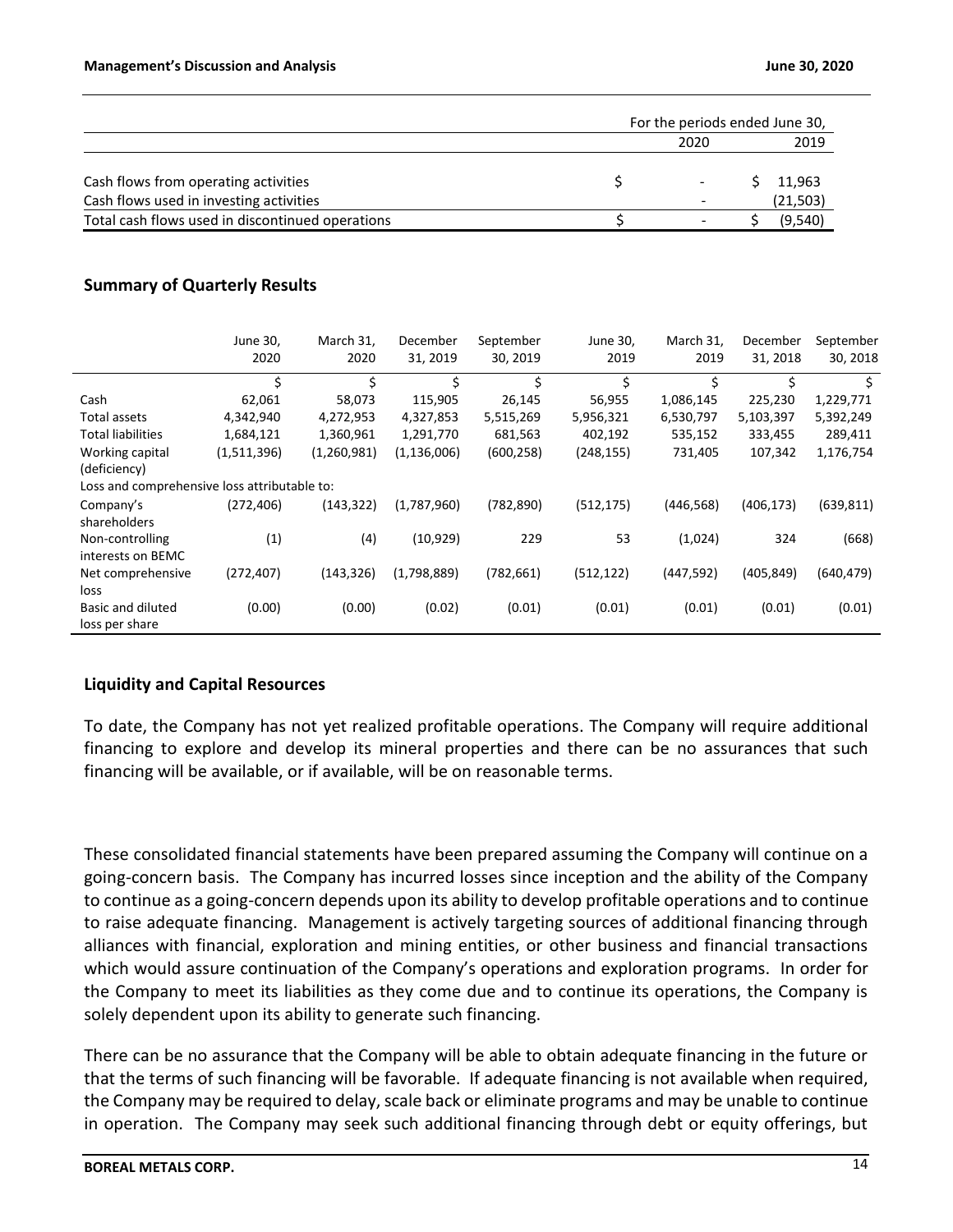there can be no assurance that such financing will be available on terms acceptable to the Company or at all. Any equity offering will result in dilution to the ownership interests of the Company's shareholders and may result in dilution to the value of such interests.

The Company's revenues, if any, are expected to be in large part derived from the mining and sale of minerals and metals or interests related thereto. The economics of developing and producing properties are affected by many factors including the cost of operations and the market price of the mineral resource. Depending on the market price of mineral resources, the Company may determine that it is impractical to continue commercial production.

### **Related Party Transactions**

Key management personnel include Patricio Varas as Executive Chairman, Chief Executive Officer, Director and President; Karl Antonius as Former President (terminated for cause on November 29, 2019); Alexandra Woodyer Sherron as Chief Financial Officer; and Eric Jensen, David Reid, Jon Sherron, Michael Nordfors, Thomas Soderqvist, and Johannes Holzäpfel as Directors of the Company and its subsidiaries.

The Company entered into the following transactions with related parties during the period ended June 30, 2020:

|                                      | For the periods ended June 30, |         |
|--------------------------------------|--------------------------------|---------|
|                                      | 2020                           | 2019    |
| Short-term benefits paid or accrued: |                                |         |
| Accounting fees                      | (1,940)                        | 29,213  |
| Management fees                      | 164,932                        | 233,900 |
| Legal fees / share issuance costs    | 3,245                          |         |
| Share-based payments                 | 27,716                         | 108,956 |
| Rent                                 |                                | 12,000  |
|                                      | 193,953                        | 384,069 |

As of June 30, 2020, included in accounts payable and due to related parties is \$370,831 (June 30, 2019 - \$319,241) due to directors and officers of the Company. These amounts are non-interest bearing with no specific terms of repayment. Included as part of accounts payable is \$107,919 (June 30, 2019 - \$Nil) owing to the Company's Former President.

All related party transactions are in the normal course of operations and have been measured at the agreed to amounts, which is the amount of consideration established and agreed to by the related parties.

# **Financial Instruments and Other Instruments**

# **Financial instruments**

Financial assets and liabilities are classified in the fair value hierarchy according to the lowest level of input that is significant to the fair value measurement. Assessment of the significance of a particular input to the fair value measurement requires judgement and may affect placement within the fair value hierarchy levels. The hierarchy is as follows:

Level 1: guoted prices (unadjusted) in active markets for identical assets or liabilities.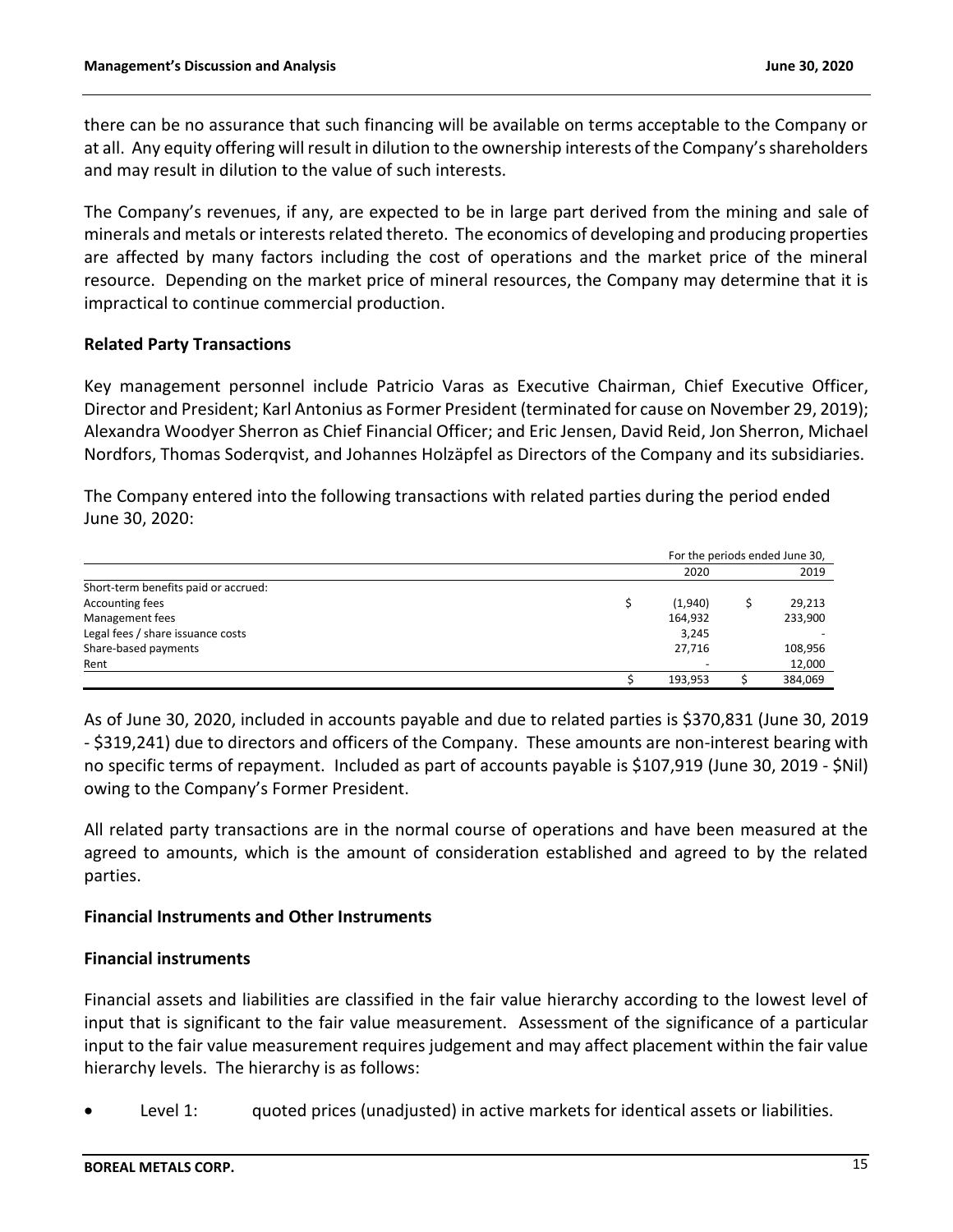- Level 2: inputs other than quoted prices included in Level 1 that are observable for the asset or liability, either directly (i.e., as prices) or indirectly (i.e., derived from prices).
- Level 3: inputs for the asset or liability that are not based on observable market data (unobservable inputs).

The fair value of receivables, reclamation bond and accounts payable and accrued liabilities approximate their carrying amounts due to the short-term nature of the financial instruments. Cash is classified as financial assets measured at fair value through profit or loss and is measured at fair value using level 1 inputs of the fair value hierarchy. Reclamation bond and receivables are measured at amortized cost. Accounts payable and accrued liabilities are classified as other financial liabilities are measured at amortized cost.

### *Risk management*

The Company is exposed to a variety of financial instrument related risks to varying degrees:

# Credit risk

Credit risk is the risk that the counterparty to a financial instrument will cause a financial loss for the Company by failing to discharge its obligations. The Company's credit risk is primarily attributable to its liquid financial assets including cash. The Company limits its exposure to credit risk on liquid financial assets through maintaining its cash with high-credit quality financial institutions.

#### Liquidity risk

Liquidity risk is the risk that the Company will not be able to meet its obligations associated with its financial liabilities. The Company's approach to managing liquidity risk is to ensure that it will have sufficient liquidity to meet liabilities when due. The Company is currently investigating financing opportunities so that it has sufficient liquidity to meet liabilities when due.

There can be no assurance the Company will be able to obtain required financing in the future on acceptable terms. The Company anticipates it will need additional capital in the future to finance ongoing exploration of its properties, such capital to be derived from the completion of other equity financings. The Company has limited financial resources, has no source of operating income and has no assurance that additional funding will be available to it for future exploration and development of its project. The ability of the Company to arrange additional financing in the future will depend, in part, on the prevailing capital market conditions and exploration success. In recent years, the securities markets have experienced wide fluctuations in price which have not necessarily been related to the operating performance, underlying asset values or prospects of such companies. There can be no assurance that continual fluctuations in price will not occur. Any quoted market for the common shares may be subject to market trends generally, notwithstanding any potential success of the Company in creating revenue, cash flows or earnings.

#### Market risk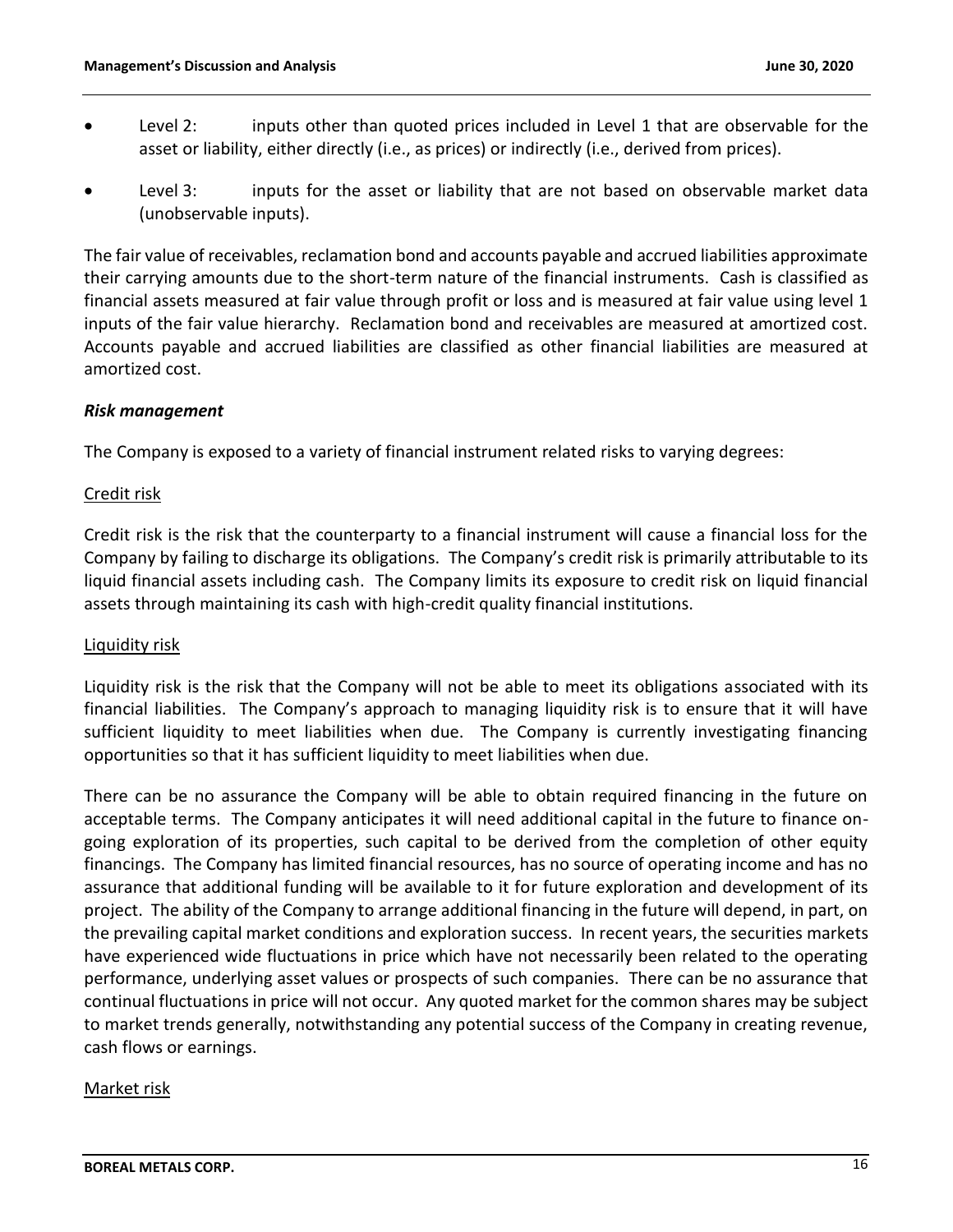Market risk is the risk of loss that may arise from changes in market factors such as interest rates, foreign exchange rates, and commodity and equity prices.

#### Currency risk

The Company is exposed to financial risk related to fluctuations in foreign exchange rates. Foreign currency risk is limited to the portion of the Company's business transactions denominated in currencies other than the Canadian Dollar.

#### Interest rate risk

The Company's exposure to interest rate risk arises from the interest rate impact on cash. The Company's policy is to invest cash at floating rates of interest, in order to maintain liquidity, while achieving a satisfactory return for shareholders. There is minimal risk that the Company would recognize any loss as a result of a decrease in the interest rate.

#### Price risk

The Company is exposed to price risk with respect to commodity prices. The Company closely monitors commodity prices to determine the appropriate course of action to be taken by the Company.

#### **Segmented Information**

The Company is engaged in one business activity, being the acquisition and exploration of mineral properties. Geographic information is disclosed in Exploration and Evaluation Assets section. All equipment is held solely in the Scandinavia segment, except for computer equipment which is held in Canada.

#### **Discontinued Operations**

On November 5, 2019, pursuant to Sections 29 and 2(e) of the royalty agreements specific to the Battery Metals Projects, EMX exercised its rights to acquire the Battery Metals Projects held in BBMSAB through the purchase of all of BBMSAB's shares from BEMC for proceeds of \$1. As a result, the royalty agreements specific to the Battery Metals Projects were terminated and a loss of \$688,471 related to the disposal of the Battery Metals Projects is recorded.

On November 5, 2019, the disposal group comprised net assets as follows:

| Proceeds                          |             | \$ |            |
|-----------------------------------|-------------|----|------------|
| Net assets of BBMSAB              |             |    |            |
| Cash                              | \$<br>7,439 |    |            |
| Accounts receivable               | 43          |    |            |
| <b>Reclamation bonds</b>          | 6,112       |    |            |
| Exploration and evaluation assets | 676,577     |    |            |
| Accounts payable                  | (1,699)     |    |            |
| Less net assets                   |             |    | (688, 472) |
| Loss on disposal of BBMSAB        |             | c  | (688, 471) |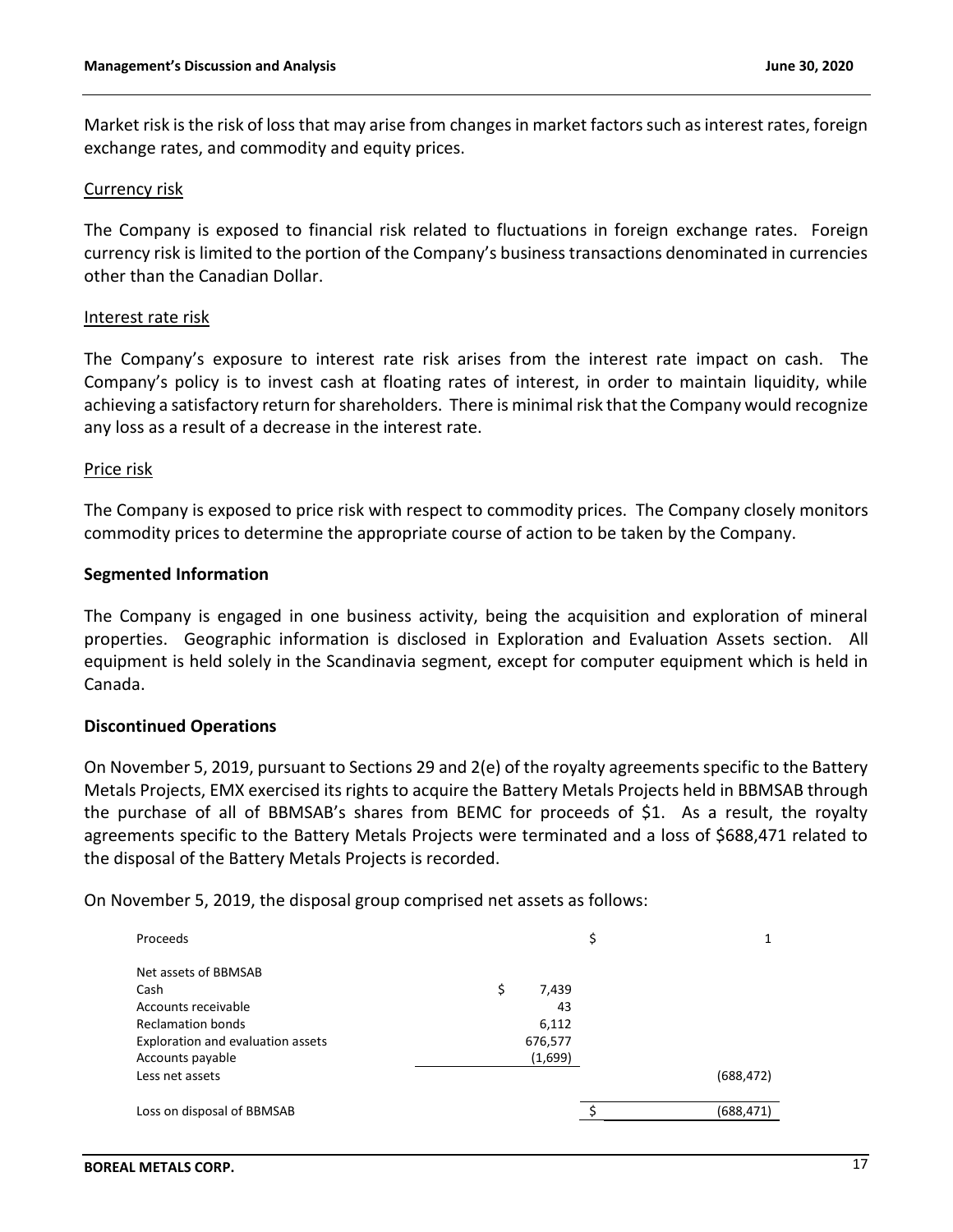### **Subsequent Events**

- On August 14, 2020, the Company closed a non-brokered private placement of 47,155,376 units ("Units") at \$0.055 per unit for gross proceeds of \$2,593,546 (the "Private Placement"). Each unit consist of one common share (a "Common Share") and one common share purchase warrant (a "Warrant"), with each Warrant being exercisable for one additional Common Share at a price of \$0.11 for a period of 24 months from the date of issue. In connection with the Private Placement, the Company paid finder's fees to certain arm's length finders of \$18,480 in cash and issued 336,000 units having the same composition as the private placement units. The Private Placement is subject to TSX Venture Exchange approval.
- On August 14, 2020, the Company closed a shares for debt transaction (the "Shares for Debt Transactions"). Pursuant to the Shares for Debt Transactions, the Company has issued an aggregate 2,305,273 Units to certain parties and an aggregate 7,368,304 Units to EMX.

The 7,368,304 Units issued to EMX facilitated: (i) an immediate reduction in the amount of debt owed by the Company to EMX from \$800,000 plus accrued interest and fees, to \$482,113.28, (ii) a 6-month extension of the maturity date applicable to the remaining balance of such debt, to May 25, 2021, and (iii) EMX maintaining its current 12.89% ownership interest in the Company on a non-diluted basis, following completion of the Private Placement and Shares for Debt Transactions.

The Units issued pursuant to the Shares for Debt Transactions were issued at a deemed price of \$0.055 per Unit, with each Unit consisting of one Common Share and one Warrant bearing the same terms as the Warrants issued on the Private Placement. All securities issued under the Shares for Debt Transactions are subject to a four month hold period from the date of issuance.

# **Off-Balance Sheet Arrangements**

The Company does not have any off-balance sheet arrangements as at June 30, 2020 and December 31, 2019.

# **Significant Accounting Policies**

The consolidated financial statements, including comparatives, were prepared in accordance with the accounting policies described in the Company's annual financial statements for the year ended December 31, 2019.

# **Critical Accounting Estimates**

The preparation of the consolidated financial statements requires management to make judgments and estimates and form assumptions that affect the reported amounts of assets and liabilities at the date of the financial statements and reported amounts of expenses during the reporting period. On an ongoing basis, management evaluates its judgments and estimates in relation to assets, liabilities and expenses. Management uses historical experience and various other factors it believes to be reasonable under the given circumstances as the basis for its judgments and estimates. Actual outcomes may differ from these estimates.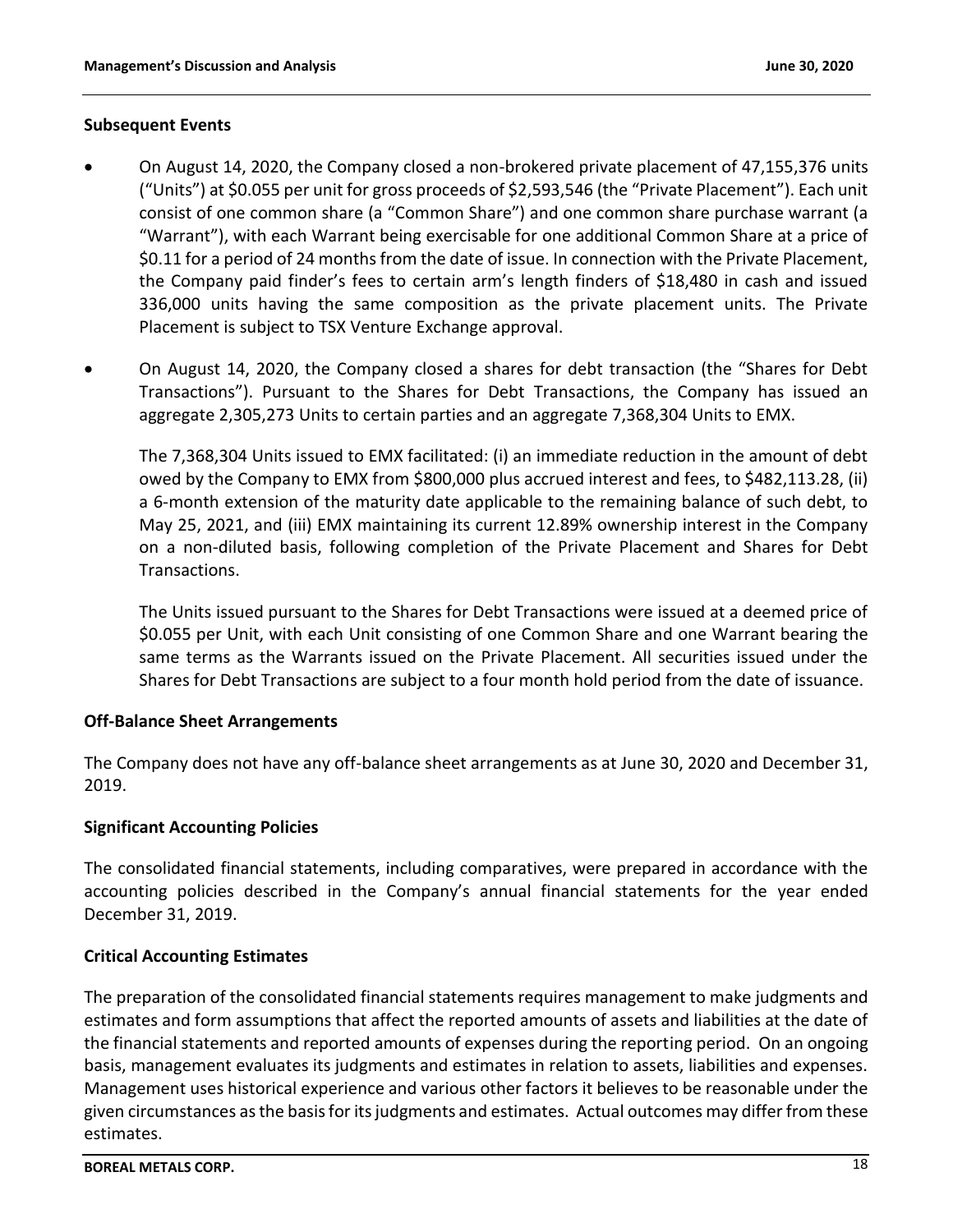#### Valuation of share-based compensation

The Company uses the Black-Scholes Option Pricing Model for valuation of share-based compensation. Option pricing models require the input of subjective assumptions including expected price volatility, interest rate, and forfeiture rate. Changes in the input assumptions can materially affect the fair value estimate and the Company's earnings and equity reserves.

# Deferred Tax Assets & Liabilities

The estimation of income taxes includes evaluating the recoverability of deferred tax assets and liabilities based on an assessment of the Company's ability to utilize the underlying future tax deductions against future taxable income prior to expiry of those deductions. Management assesses whether it is probable that some or all of the deferred income tax assets and liabilities will not be realized. The ultimate realization of deferred tax assets and liabilities is dependent upon the generation of future taxable income. To the extent that management's assessment of the Company's ability to utilize future tax deductions changes, the Company would be required to recognize more or fewer deferred tax assets or liabilities, and deferred income tax provisions or recoveries could be affected.

### Site decommissioning obligations

The Company recognizes a provision for future abandonment activities in the financial statements equal to the net present value of the estimated future expenditures required to settle the estimated future obligation at the statement of financial position date. The measurement of the decommissioning obligation involves the use of estimates and assumptions including the discount rate, the expected timing of future expenditures and the amount of future abandonment costs. The estimates were made by management and external consultants considering current costs, technology and enacted legislation. As a result, there could be significant adjustments to the provisions established which would affect future financial results.

# Economic recoverability and probability of future economic benefits of exploration and evaluation assets

Management has determined that mineral property costs incurred which were capitalized have future economic benefits and are economically recoverable. Management uses several criteria in its assessments of economic recoverability and probability of future economic benefits including geological and metallurgic information, history of conversion of mineral deposits to proven and probable reserves, scoping and feasibility studies, accessible facilities, existing permits and life of mine plans.

Critical judgments exercised in applying accounting policies that have the most significant effect on the amounts recognized in the financial statements are as follows:

# Functional and reporting currency

The functional currency is the currency of the primary economic environment in which the entity operates. The functional currency for the Company and its subsidiaries is the Canadian dollar. The functional currency determinations were conducted through an analysis of the consideration factors identified in IAS 21, the Effects of Changes in Foreign Exchange Rates.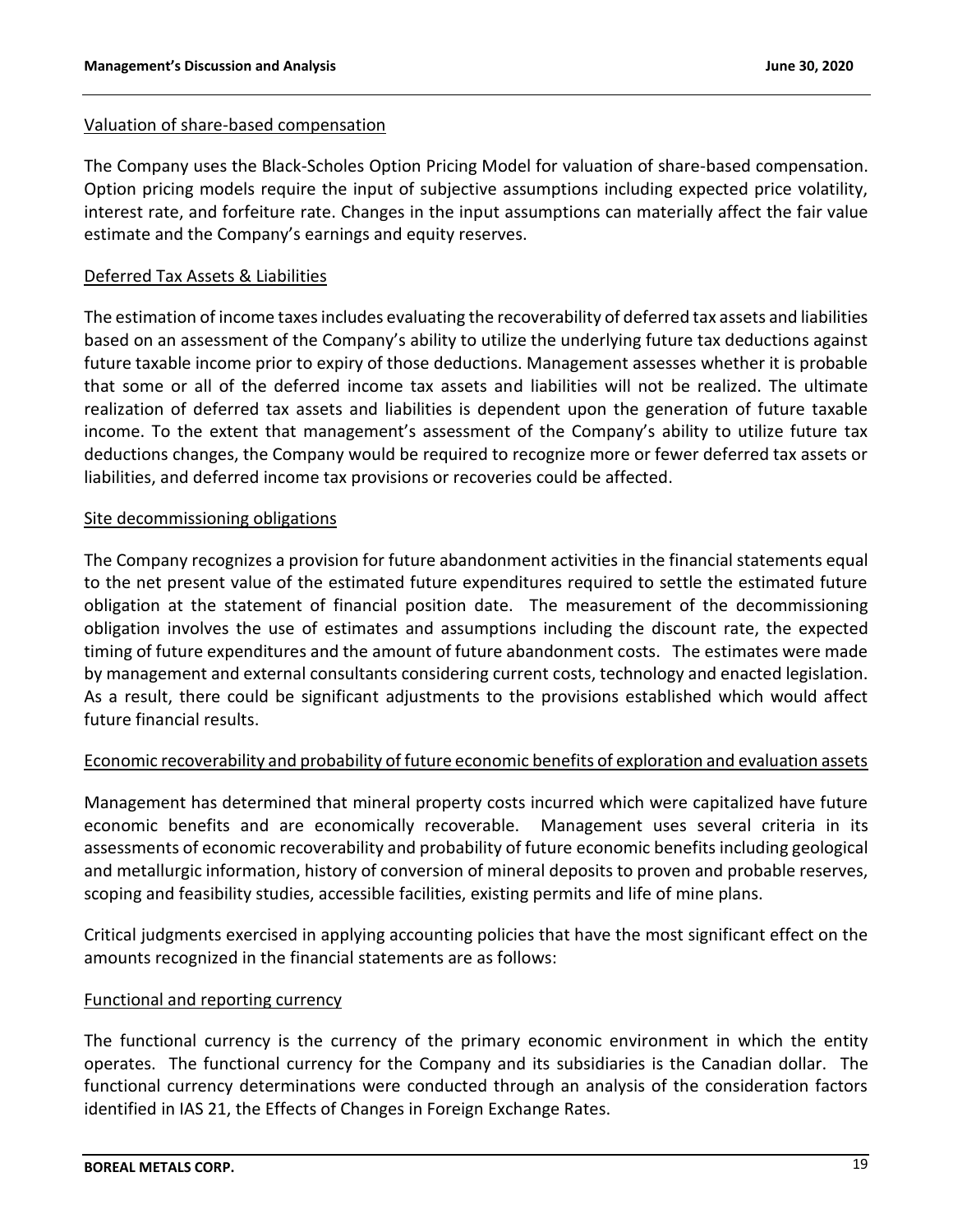#### Acquisition method accounting

In the acquisition of Swedish Companies, significant judgement was required to determine if that transaction represented a business combination or an asset purchase. More specifically, management concluded that Swedish Companies did not represent a business, as the assets acquired were not an integrated set of activities with inputs, processes and outputs.

#### Leases

IFRS 16, Leases is a new standard that sets out the principles for recognition, measurement, presentation and disclosure of leases including guidance for both parties to a contract, the lessee and the lessor. The new standard eliminates the classification of leases as either operating or finance leases as is required by IAS 17 and instead introduces a single lessee accounting model. This standard is effective for the years beginning on or after January 1, 2019.

#### **Outstanding Share Data**

As at June 30, 2020 and as of the date of this MD&A, the Company had 76,031,629 and 133,196,582 common shares outstanding, respectively.

#### **Stock Options**

The Company has adopted a stock option plan whereby, the Company may grant stock options up to a maximum 10% of the issued common shares of the Company at any time.

As at June 30, 2020 and as of the date of this MD&A, the Company had 4,025,000 and 4,025,000 stock options issued and outstanding, respectively.

A summary of stock option transactions during the period ended June 30, 2020 and December 31, 2019 are as follows:

|                                                       | Weighted average<br>exercise price | Number of<br>options<br>outstanding |
|-------------------------------------------------------|------------------------------------|-------------------------------------|
| Balance, December 31, 2018<br>Stock options cancelled | 0.20<br>0.20                       | 4,925,000<br>(900,000)              |
| Balance, December 31, 2019                            | 0.20                               | 4,025,000                           |
| <b>Balance, June 30, 2020</b>                         | 0.20                               | 4,025,000                           |

The following table summarizes information regarding stock options outstanding and exercisable as at June 30, 2020:

|                               | Number of   | Weighted<br>Weighted<br>Number of<br>average life<br>options<br>average |                |         |             | Weighted     |                | Weighted |  |
|-------------------------------|-------------|-------------------------------------------------------------------------|----------------|---------|-------------|--------------|----------------|----------|--|
|                               | options     |                                                                         |                |         | average     | average life |                |          |  |
| <b>Expiry Date</b>            | outstanding |                                                                         | exercise price | (years) | exercisable |              | exercise price | (years)  |  |
| September 14, 2028            | 4.025.000   |                                                                         | 0.20           | 8.21    | 2.683.340   |              | 0.20           | 8.21     |  |
| <b>Balance, June 30, 2020</b> | 4.025.000   |                                                                         | 0.20           | 8.21    | 2.683.340   |              | 0.20           | 8.21     |  |

#### **Warrants**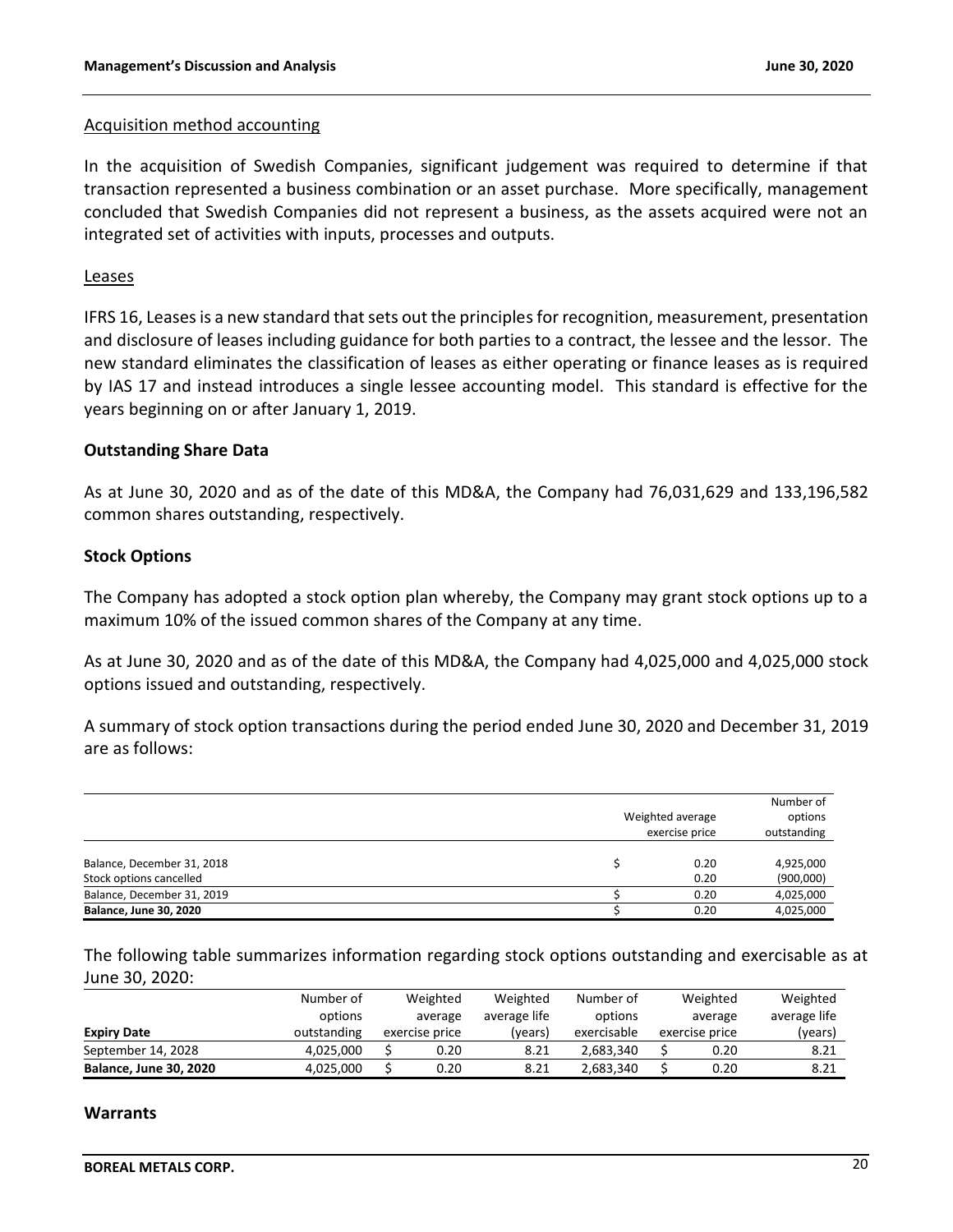As at June 30, 2020 and as of the date of this MD&A, the Company had 17,181,734 and 74,346,687 warrants issued and outstanding, respectively.

A summary of share purchase warrant transactions during the period ended June 30, 2020 are as follows:

| Expiry date                              | Exercise<br>price | <b>WARC</b> life<br>(years) | December 31,<br>2019 | Granted | Exercised                | Expired                  |            | June 30, 2020 |
|------------------------------------------|-------------------|-----------------------------|----------------------|---------|--------------------------|--------------------------|------------|---------------|
| February 20, 2021                        | \$0.15            | 0.64                        | 17,181,734           |         |                          | $\overline{\phantom{0}}$ |            | 17,181,734    |
| <b>Total Outstanding and Exercisable</b> |                   |                             | 17,181,734           | ۰       | -                        |                          | 17,181,734 |               |
| Weighted average price                   |                   |                             | 0.15                 | -       | $\overline{\phantom{0}}$ | ۰                        |            | 0.15          |

#### **Escrow Units**

In accordance with the escrow agreement dated November 21, 2017, 12,102,236 shares and 3,538,618 warrants were placed in escrow, of which 10% of the escrowed common shares and warrants were released on November 21, 2017. During the period ended June30, 2020, 15% of the escrowed common shares and warrants were released (year ended December 31, 2019 – 30%). As at June 30, 2020, there were 1,815,335 common shares (December 31, 2019 – 3,630,671) and 530,793 warrants (December 31, 2019 – 1,061,585) of the Company held in escrow.

As of the date of this MD&A, there were 1,815,335 common shares and 530,793 warrants of the Company held in escrow.

# **Management's Responsibility for Financial Statements**

Information provided in this report, including the financial statements, is the responsibility of management. In the preparation of these statements, estimates are sometimes necessary to make a determination of future value for certain assets or liabilities. Management believes such estimates have been based on careful judgments and have been properly reflected in the accompanying financial statements. Management maintains a system of internal controls to provide reasonable assurances that the Company's assets are safeguarded and to facilitate the preparation of relevant and timely information.

### **Risk Factors**

*Our exploration programs may not result in a commercial mining operation.*

Mineral exploration involves significant risk because few properties that are explored contain bodies of ore that would be commercially economic to develop into producing mines. Our mineral properties are without a known body of commercial ore and our proposed programs are an exploratory search for ore.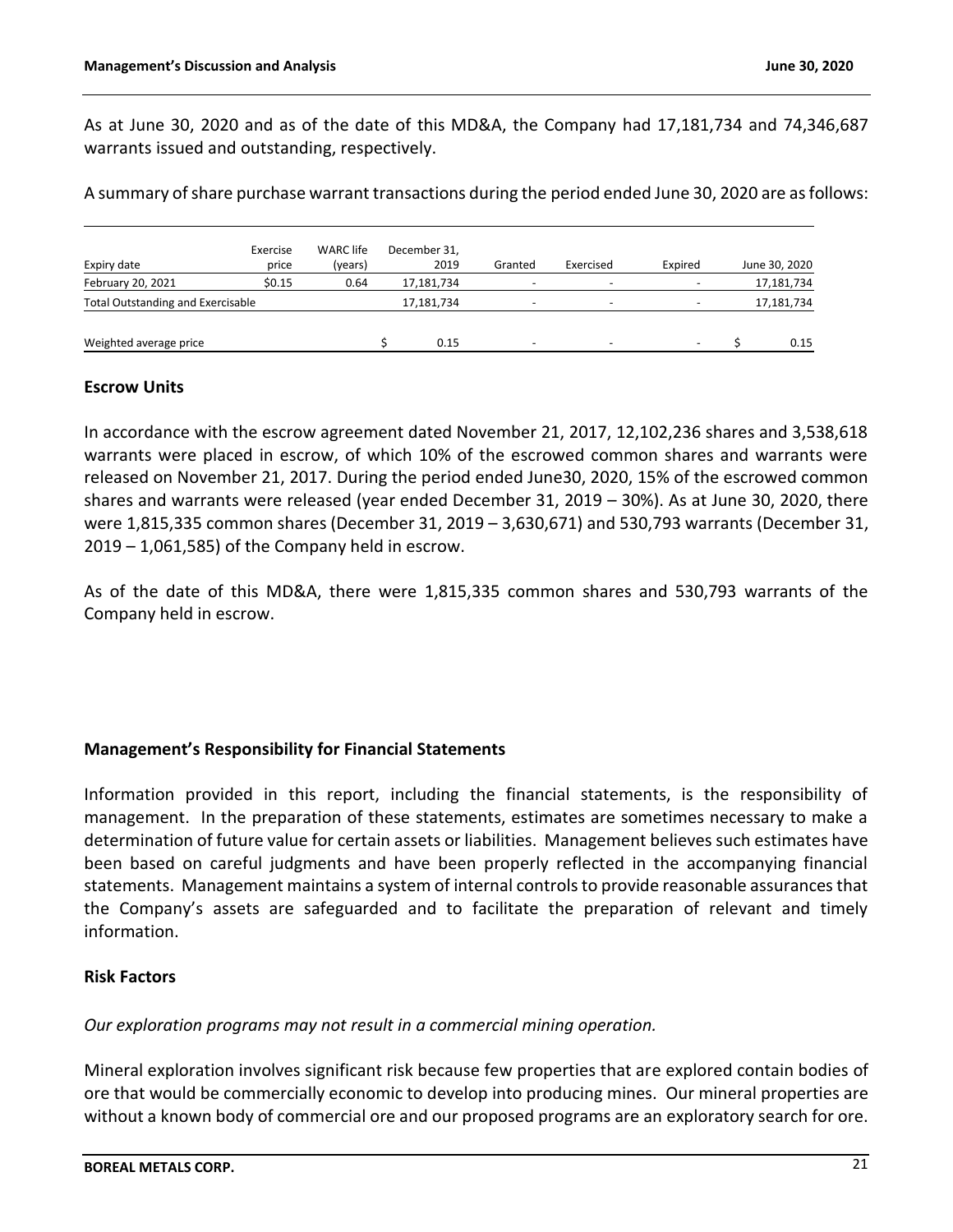We do not know whether our current exploration programs will result in any commercial mining operation. If the exploration programs do not result in the discovery of commercial ore, we will be required to acquire additional properties and write-off all of our investments in our existing properties.

### *We may not have sufficient funds to complete further exploration programs.*

We have limited financial resources, do not generate operating revenue and must finance our exploration activity by other means. We do not know whether additional funding will be available for further exploration of our projects or to fulfill our anticipated obligations under our existing property agreements. If we fail to obtain additional financing, we will have to delay or cancel further exploration of our properties, and we could lose all of our interest in our properties.

# *Factors beyond our control may determine whether any mineral deposits we discover are sufficiently economic to be developed into a mine.*

The determination of whether our mineral deposits are economic is affected by numerous factors beyond our control. These factors include market fluctuations for precious metals; metallurgical recoveries associated with the mineralization; the proximity and capacity of natural resource markets and processing equipment; costs of access and surface rights; and government regulations governing prices, taxes, royalties, land tenure, land use, importing and exporting of minerals and environmental protection.

# *Mineral exploration is highly speculative and risky; any material changes to the estimated reserves might adversely affect the profitability of the property.*

In making determinations about whether to proceed to the next stage of development, we must rely upon estimated calculations as to the mineral reserves and grades of mineralization on our properties. Until ore is actually mined and processed, mineral reserves and grades of mineralization must be considered as estimates only. Any material changes in mineral reserve estimates and grades of mineralization will affect the economic viability of the placing of a property into production and a property's return on capital.

# *Mineral exploration is hazardous. We could incur liability or damages as we conduct our business due to the dangers inherent in mineral exploration.*

Mining operations often encounter unpredictable risks and hazards that add expense or cause delay. These include unusual or unexpected geological formations, changes in metallurgical processing requirements; power outages, labor disruptions, flooding, explosions, rock bursts, cave-ins, landslides and inability to obtain suitable or adequate machinery, equipment or labor. We may become subject to liabilities in connection with pollution, cave-ins or hazards against which we cannot insure against or which we may elect not to insure. The payment of these liabilities could require the use of financial resources that would otherwise be spent on mining operations.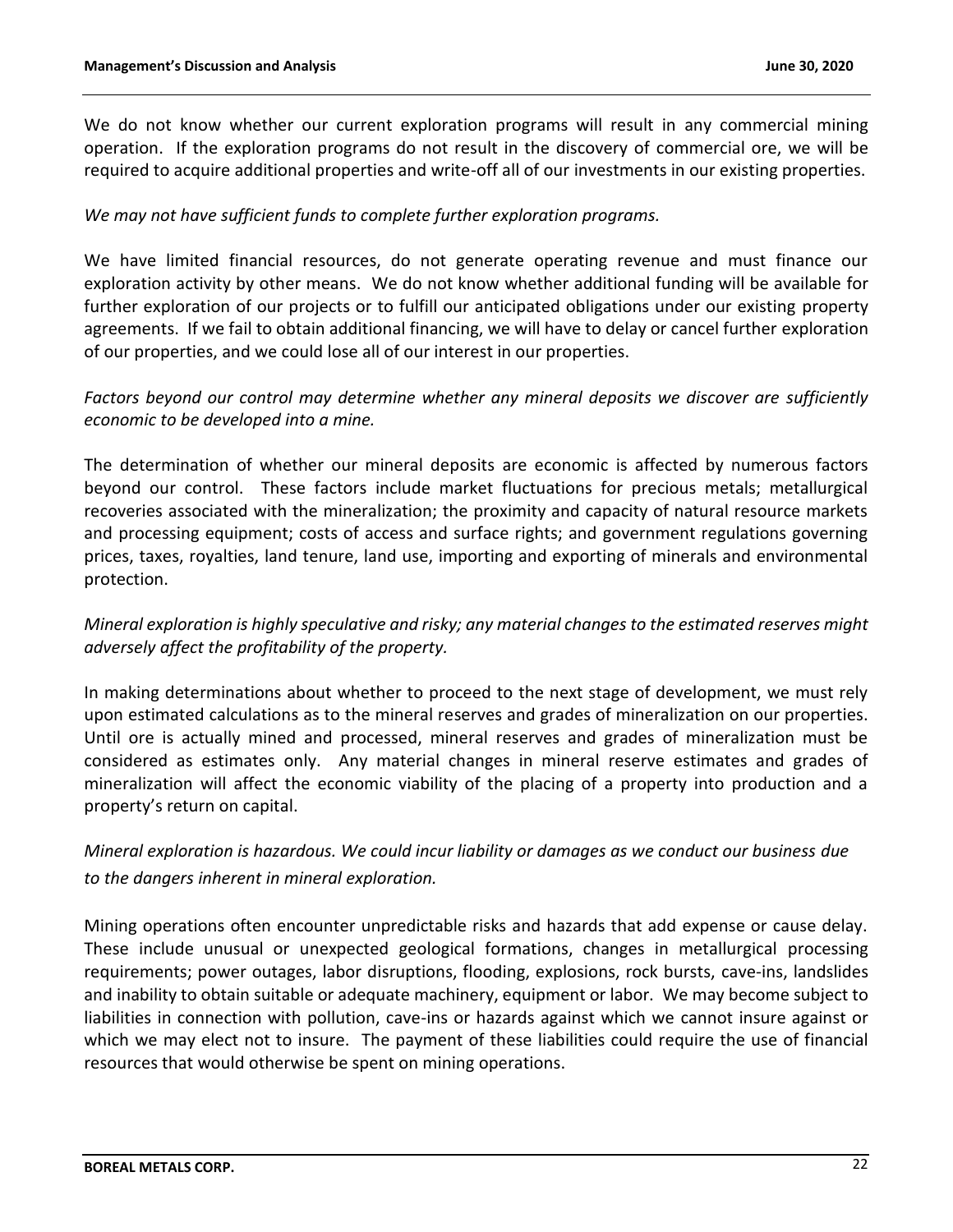*In the future we may be required to comply with government regulations affecting mineral exploration and exploitation, which could adversely affect our business, the results of our operations and our financial condition.*

Mining operations and exploration activities are subject to national and local laws and regulations governing prospecting, development, mining and production, exports and taxes, labor standards, occupational health and mine safety, waste disposal, toxic substances, land use and environmental protection. In order to comply, we may be required to make capital and operating expenditures or to close an operation until a particular problem is remedied. In addition, if our activities violate any such laws and regulations, we may be required to compensate those suffering loss or damage, and may be fined if convicted of an offence under such legislation.

# *Land reclamation requirements for the exploration properties may be burdensome.*

Although variable depending on location and the governing authority, land reclamation requirements are generally imposed on mineral exploration companies (as well as companies with mining operations) in order to minimize long term effects of land disturbance. Reclamation may include requirements to control dispersion of potentially deleterious effluents and reasonably re-establish pre-disturbance land forms and vegetation. In order to carry out reclamation obligations imposed on us in connection with our mineral exploration, we must allocate financial resources that might otherwise be spent on further exploration programs.

*We face industry competition in the acquisition of exploration properties and the recruitment and retention of qualified personnel.*

We compete with other exploration companies, many of which have greater financial resources than us or are further along in their development, for the acquisition of mineral claims, leases and other mineral interests as well as for the recruitment and retention of qualified employees and other personnel. If we require and are unsuccessful in acquiring additional mineral properties or personnel, we will not be able to grow at the rate we desire or at all.

#### *Coronavirus*

COVID-19 (the "Coronavirus") has threatened a slowdown in the global economy as well as caused volatility in the global financial markets. While the full impact of COVID-19 on the global economy is uncertain, rapid spread of COVID-19 may have an adverse effect on the Company's financing capabilities; COVID 19 could negatively impact planned exploration programs; economic recession from COVID-19 could negatively impact the Company's ability to operate. The extent to which COVID-19 may impact the Company's business will depend on future developments such as the geographic spread of the disease, the duration of the outbreak, travel restrictions and social distancing, business closures or business disruptions, and the effectiveness of actions taken in Canada, the United States and other countries to contain and treat the disease. Although it is not possible to reliably estimate the length or severity of these developments and their financial impact to the date of approval of these consolidated financial statements, the Company's stock price has declined to new lows since year-end but has recently increased. Should the stock prices remain at or below currently prevailing levels for an extended period,